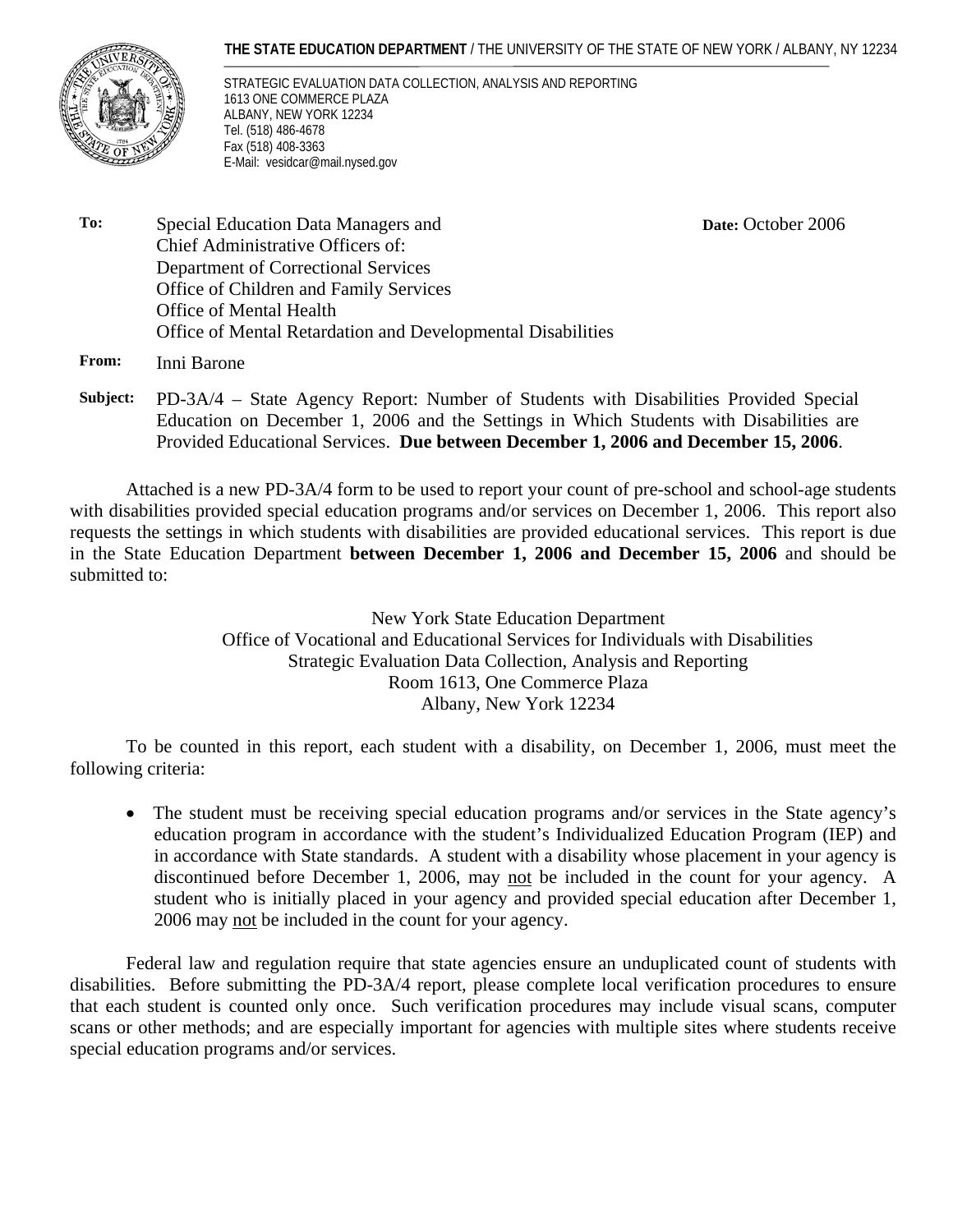The New York State Education Department (NYSED) will confirm the accuracy of information included in this report as part of the program review process, or as is otherwise indicated. To facilitate such review for your agency, please maintain a list (hard copy or other readily retrievable format) of all students included in this child count until June 30, 2014. Upon completing local verification procedures, if it is determined that one or more counts are incorrect, a revised report (i.e., PD-3A/4 form) must be submitted to SED.

Compared to the PD-3A/4 report for 2005-2006, the PD-3A/4 report for 2006-2007 has been modified in the following ways:

- Section C, Reports 1-15 have been revised to include a Table 3 to collect the number of students with disabilities who are incarcerated in correctional facilities, home-schooled, or parentally placed in nonpublic schools. In previous years these students were reported in Tables 1 or 2 of Reports 1- 15.
- Section C, Report 15 has been split into Report 15A for school-age students with disabilities ages 4- 5 and 15B for students with disabilities ages 6-21.
- Section C, Report 16A and 16B have been added to collect the number of school-age students with disabilities ages 4-5 and 6-21, respectively, in each educational setting by gender and limited English proficient status.
- Section C, Reports 17A and 17B request data for school-age students with disabilities ages 4-5 and 6-21, respectively, by disability and race and ethnicity.
- Agencies are provided an option to report some students as "multi-racial not of Hispanic Origin." This is an optional reporting category. However, if students are reported in this category on the Basic Education Data System (BEDS) enrollment form, they must be reported in this category on the PD-3A/4 report. In the future, after advance notification, agencies will be asked to report each student's unique race/ethnicity composition according to the new federal reporting categories. For description of the new proposed categories, see the Federal Register at http://www.ed.gov/legislation/FedRegister/other/2006-3/080706.d.pdf.

Please note that the data collected through the PD forms are used in the following reports and activities:

- State Performance Plan and Annual Performance Report for Special Education
- Public reporting of LEA results against State targets established in the State Performance Report.
- Calculation of minimum amount of per-pupil IDEA funds to be sub-allocated or spent on services.
- Pocketbook of Goals and Results for Individuals with Disabilities
- Chapter 655 Report to the Governor and the Legislature on the Status of the State's Schools
- Special Education Quality Assurance Reviews
- School District Report Cards
- BOCES Report Cards
- Charter School Report Cards
- Calculations to identify instances of possible race/ethnicity disproportionality
- Other reports required by State or federal statutes
- Evaluation of programs and policies

If you have any questions or are in need of assistance in completing this report, please call the Strategic Evaluation Data Collection, Analysis and Reporting (SEDCAR) Unit by using the contact information provided in the letterhead. Thank you.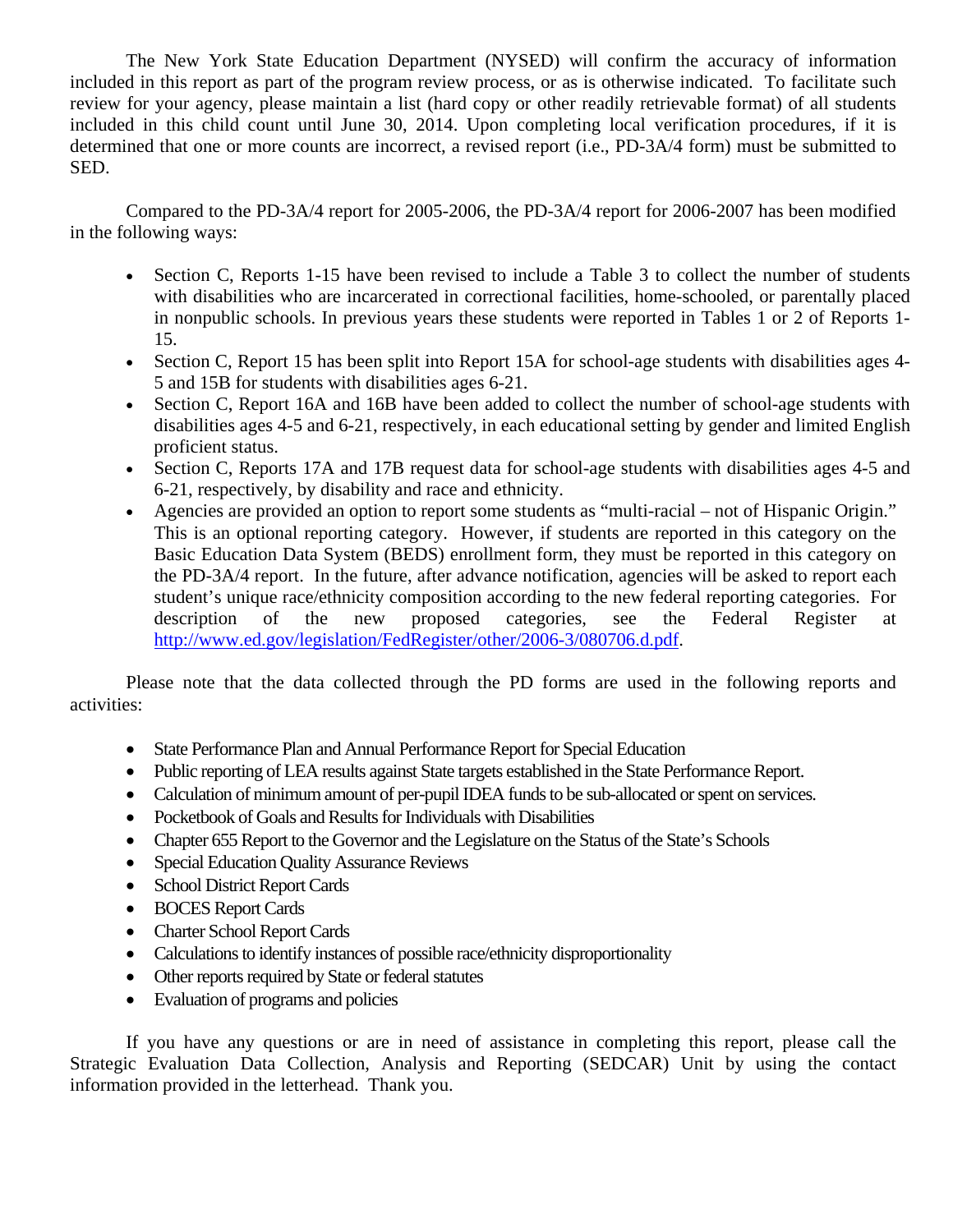#### The University of the State of New York THE STATE EDUCATION DEPARTMENT Office of Vocational and Educational Services for Individuals with Disabilities Strategic Evaluation Data Collection, Analysis and Reporting One Commerce Plaza – Room 1613

Albany, NY 12234-0001

*PD-3A/4-State Agency Report: Number of Students with Disabilities Provided Special Education on December 1, 2006 and the Settings in Which Students with Disabilities are Provided Educational Services*

| <i><b>Instructions:</b></i> | Return one copy of this report between December 1 and December 15, 2006 to the above<br>$1_{\cdot}$<br>address. (This report may not be signed or submitted prior to December 1, 2006.)<br>2. Retain one copy (and supporting documentation) in your school for reference and audit<br>purposes. The required retention period ends June 30, 2014.<br>If you have questions about this report, please call (518) 486-4678 or e-mail your questions<br>3.<br>to vesidcar@mail.nysed.gov<br><b>School Information</b> |
|-----------------------------|---------------------------------------------------------------------------------------------------------------------------------------------------------------------------------------------------------------------------------------------------------------------------------------------------------------------------------------------------------------------------------------------------------------------------------------------------------------------------------------------------------------------|
|                             |                                                                                                                                                                                                                                                                                                                                                                                                                                                                                                                     |
|                             | (Enter 12-digit SED Code Below)                                                                                                                                                                                                                                                                                                                                                                                                                                                                                     |
|                             |                                                                                                                                                                                                                                                                                                                                                                                                                                                                                                                     |
| <b>STATE AGENCY NAME</b>    |                                                                                                                                                                                                                                                                                                                                                                                                                                                                                                                     |
| <b>ADDRESSS</b>             |                                                                                                                                                                                                                                                                                                                                                                                                                                                                                                                     |
|                             |                                                                                                                                                                                                                                                                                                                                                                                                                                                                                                                     |
|                             |                                                                                                                                                                                                                                                                                                                                                                                                                                                                                                                     |
|                             |                                                                                                                                                                                                                                                                                                                                                                                                                                                                                                                     |
|                             | <b>Contact Person Information*</b>                                                                                                                                                                                                                                                                                                                                                                                                                                                                                  |
| <b>NAME</b>                 |                                                                                                                                                                                                                                                                                                                                                                                                                                                                                                                     |
| <b>TITLE</b>                |                                                                                                                                                                                                                                                                                                                                                                                                                                                                                                                     |
| <b>TELEPHONE</b>            | <b>FAX</b>                                                                                                                                                                                                                                                                                                                                                                                                                                                                                                          |
| <b>E-MAIL ADDRESS</b>       |                                                                                                                                                                                                                                                                                                                                                                                                                                                                                                                     |

\*All correspondence from SEDCAR will be directed to the contact person identified in the PD web based data entry system at http://pd.nysed.gov. Please keep the contact person information current, including the e-mail address, as most communication will occur via e-mail.

#### *Certification and Assurances*

I have reviewed the information reported on this form and certify that this is a complete and accurate count of New York State students with disabilities served on December 1, 2006. I further certify that the students reported were served in accordance with their Individualized Education Programs and in accordance with State standards.

|                        |             | Chief Administrative         |
|------------------------|-------------|------------------------------|
|                        |             | <b>Officer Must Sign and</b> |
|                        |             | Date on or after             |
| Original Ink Signature | Date Signed | December 1, 2006.            |

\_\_\_\_\_\_\_\_\_\_\_\_\_\_\_\_\_\_\_\_\_\_\_\_\_\_\_\_\_\_\_\_\_\_\_\_\_\_\_\_\_\_\_\_\_\_\_ Name of Chief Administrative Officer (Please Type or Print) *Chief Administrative*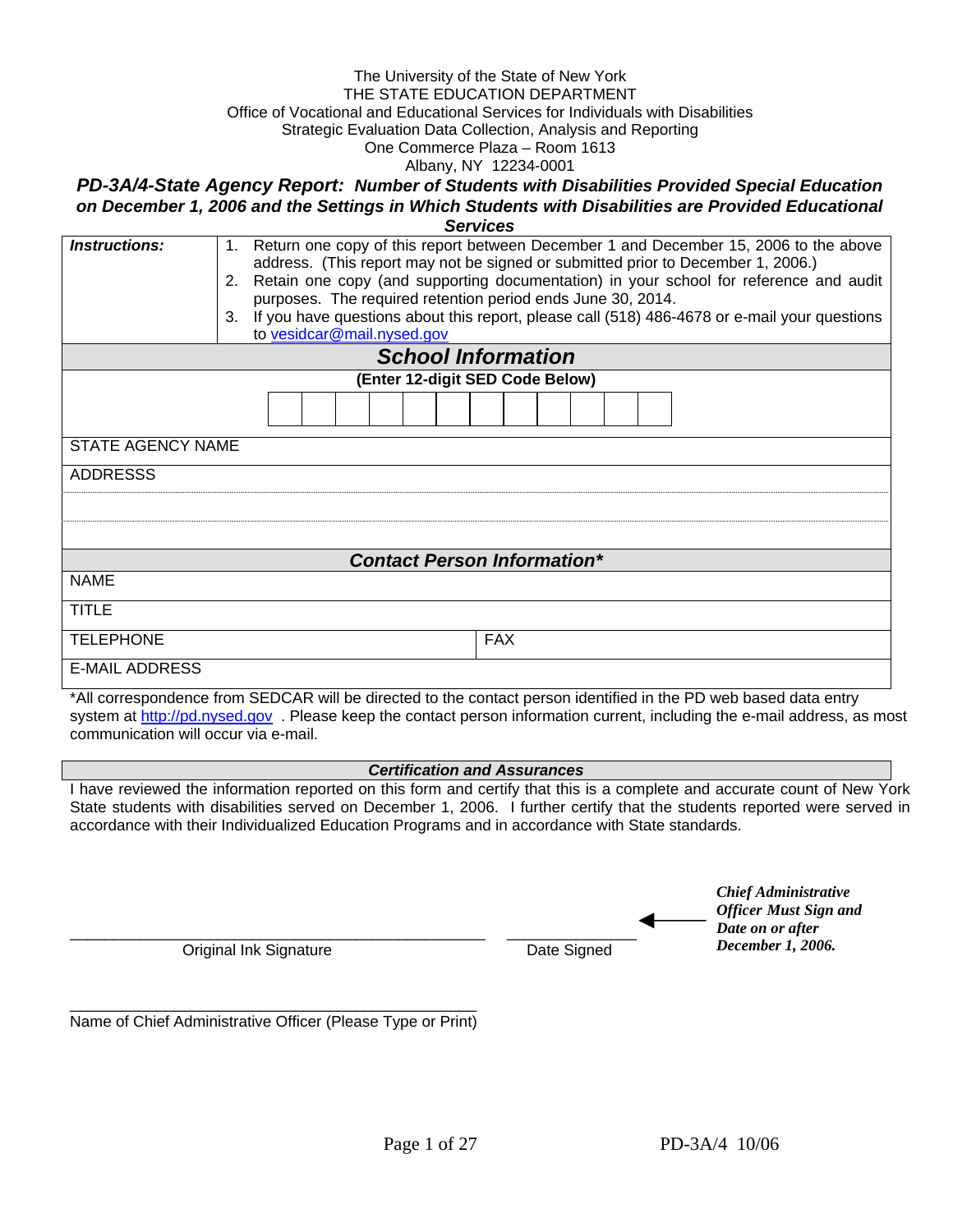### **Instructions and Definitions for Completing the PD-3A/4 Report**

1. Wherever information is requested regarding students' race/ethnicity, please use the following definitions to assist you in determining the most appropriate category for reporting students:

**American Indian/Alaskan Native:** A person having origins in any of the original peoples of North and South America (including Central America) and who maintains tribal affiliation or community attachment.

**Asian or Pacific Islander:** A person having origins in any of the original peoples of the Far East, Southeast Asia, the Indian subcontinent, or the Pacific Islands, including, for example, Cambodia, China, India, Japan, Korea, Malaysia, Pakistan, the Philippine Islands, Thailand, and Vietnam. The Pacific Islands include Hawaii, Guam, and Samoa.

**Black or African American (not of Hispanic origin):** A person having origins in any of the Black racial groups of Africa.

**Hispanic or Latino:** A person of Cuban, Mexican, Puerto Rican, South or Central American, or other Spanish culture or origin, regardless of race.

**White (not of Hispanic origin):** A person having origins in any of the original peoples of Europe, the Middle East, or North Africa.

**Multi-Racial (not of Hispanic origin):** This is not a required reporting category, however, if schools report students in this category on the fall 2006 Basic Education Data System (BEDS) enrollment report, they must report students in the same category in this report. The definition of this category is, a person having origins in two or more of the categories of people classified as American Indian or Alaska Native, Black or African American (not of Hispanic Origin), Asian or Pacific Islander, or White (not of Hispanic Origin). Note: Any person of Hispanic of Latino origin, in whole or in part, should be reported as Hispanic or Latino.

- 2. Wherever students are to be reported by age, please report age as of December 1, 2006.
- 3. If specific instructions for some tables are not provided below, they are included with each table of the PD-3A/4 form.

## **Directions and Definitions for Section C, Reports 1-14**

**Section C, Reports 1-14:** There are three tables for each disability category- Table 1, Table 2, and Table 3. These tables request placement information for all school-aged students with disabilities, ages 4-21, who are the responsibility of your CSE and are provided school-age special education programs and/or services on December 1, 2006.

Table 1: Report the number of students with disabilities who are educated in regular school buildings and removed from regular classes for "Less than 20%", "21% to 60%", or "More than 60%" of the school day or school week. "Regular school buildings" are buildings for both disabled and nondisabled school-age students. "Regular classes" are classes for both disabled and nondisabled school-age students. Time outside of regular classroom is a measure of the extent of removal from the regular classroom setting, NOT of the total amount of special education programs and/or services provided. It is the percent of each school day or week that a student receives special education including related services, apart from nondisabled students while within a regular school building. For purposes of these data collection, students in the following settings should be reported in Table 1 (regular school buildings):

• All State agency buildings that are attended by both disabled and nondisabled school-age students.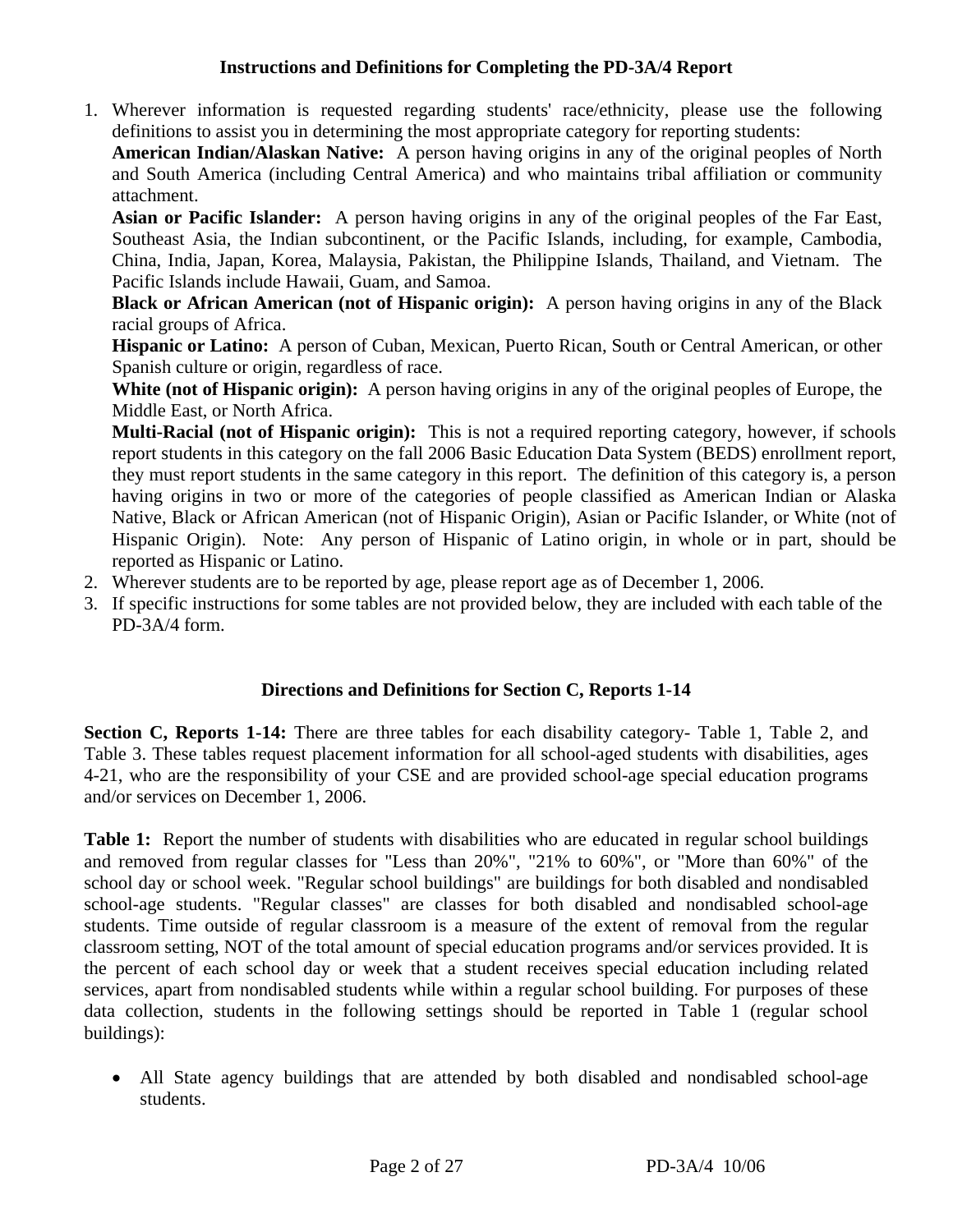- Students who attend regular school buildings for at least 50 percent of the school day or school week, even though they may attend programs in separate settings that include only students with disabilities for the rest of the day or week.
- All age appropriate community-based settings that include individuals with and without disabilities, such as vocational sites, in which students with disabilities interact with nondisabled individuals other than nondisabled individuals who are providing services to the students.

In order to determine the percent of time students receive services outside regular classrooms (i.e., in rooms/groupings attended by students with disabilities only), it is important to consider where the service is provided rather than the type of service that is provided. To calculate the percentage of time outside the regular classroom, divide the number of hours the student receives special education and related services outside the regular classroom each day or week by the total number of hours in the school day or school week. Use the length of the entire school day, including all periods and lunch. The following examples are provided for purpose of clarification:

- A student who attends a resource room for one period each day in which special education programs and/or services are provided to a group of students with disabilities would be counted in Table 1, Line 1 since one period outside of regular classroom would constitute 20 percent or less of the school day.
- A student who is assigned a full-time, one-to-one teacher aide, but who attends regular classrooms for 80 percent or more of the school day should be included in Line 1 of Table 1.
- A student who receives special education programs and/or services for two hours per day outside of regular classrooms would be reported on Table 1, Line 2. If the two hours of special education programs and/or services are provided in the regular classroom, the student should be reported in Table 1, Line 1.
- A student whose first period begins at 8:30 a.m. and last period ends at 2:30 p.m. would have a six-hour day or 30-hour week. If the student attended a special class for four 45-minute periods daily and participated in the general education environment for the remainder of the day, that student's "time outside regular classroom" would be 15.0 hours per week or 50 percent of the week. Such a student would be reported in Table 1, Line 2.
- Special education programs and/or services provided outside the normal school day (e.g., before school or after school) should not be considered time outside the regular classroom, regardless of the type of services or where they are provided. Such students should be counted in Table 1, Line 1.
- Students with disabilities who receive special education programs and/or services in regular classes that include nondisabled students should be reported in Table 1. This includes regular classrooms in which consultant teachers provide special education programs and/or services or regular classes in which special class programs are/or services are located.

**Table 2:** Report the number of students with disabilities who are educated in separate educational settings. These are settings that are attended by students with disabilities only. The definition of each separate educational setting follows:

**Special Public Day Schools-** These schools include public school district or BOCES buildings that are attended by students with disabilities only. These schools also include Special Act School Districts if they are attended on a day school basis, and if they include students with disabilities only.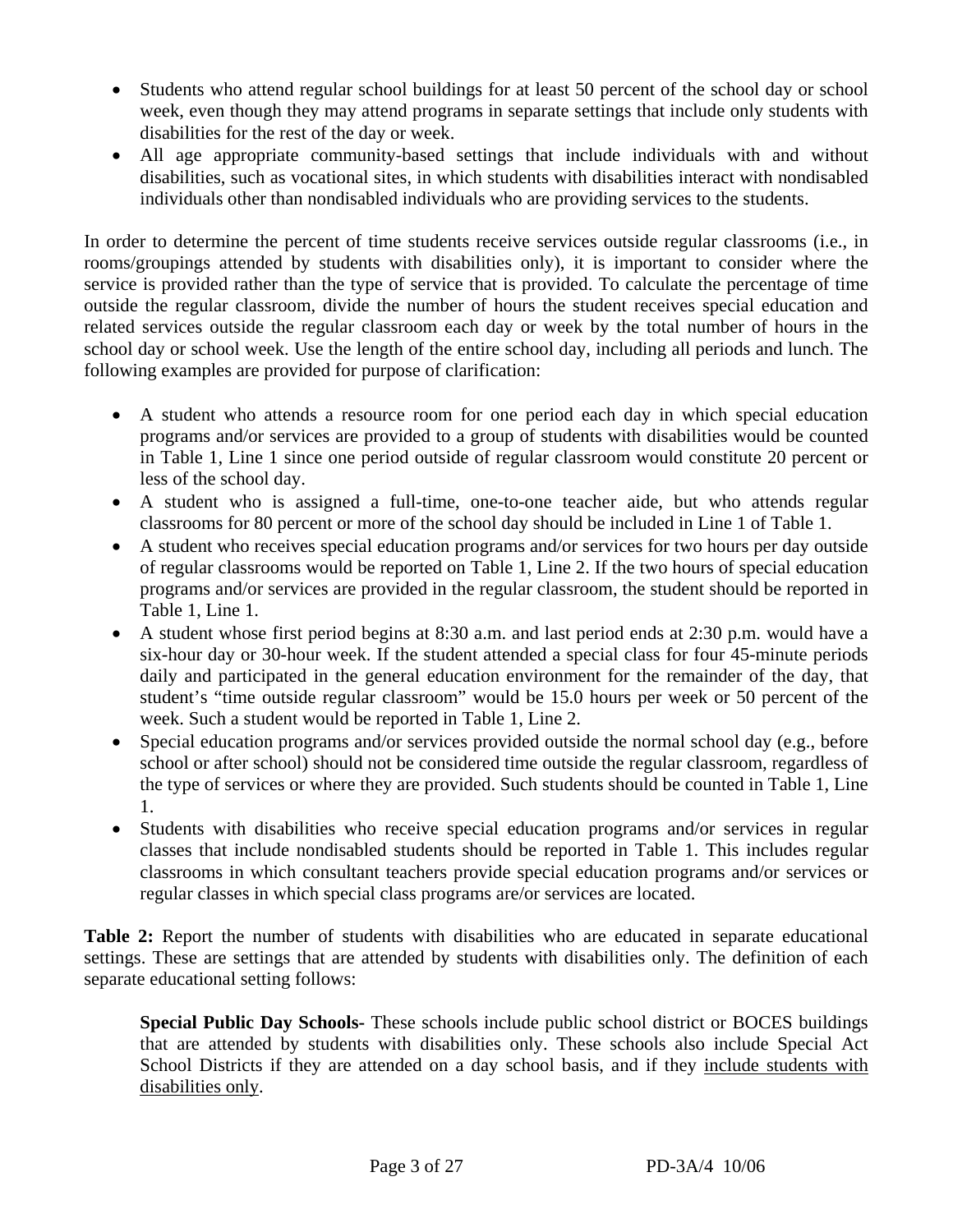**Special Private Day Schools-** Approved private schools for students with disabilities that are attended by students with disabilities only, on a day basis.

**Public Residential Facility-** A public facility in which students reside and attend an education program affiliated with the agency, in buildings that serve only students with disabilities. If students with disabilities receive educational services in State agency buildings that are attended by both students with and without disabilities, they must be reported in Table 1.

**Private Residential Facility-** A private facility in which students reside, and attend an education program operated by the agency, in buildings that serve only students with disabilities. If students with disabilities receive special education programs and/or services in buildings that include disabled and nondisabled students, such students are to be reported in Table 1.

**Home**- Use this setting if the State agency's Committee on Special Education has determined that the most appropriate educational placement for the student is in the student's residence (or "home"), and not in a school setting.

**Hospital or Other Non-School-** These are settings in which students with disabilities are provided special education programs and/or services based on their unique needs.

**Table 3:** Report the number of students with disabilities for whom the agency has CSE responsibility and who are educated in the specific settings described below.

**Incarcerated in Correctional Facilities-** Use this setting to report students with disabilities who are incarcerated in county correctional facilities, secure detention facilities or in State correctional facilities. The Department of Correctional Services must report all students with disabilities who are provided special education services as of December 1, 2006 in this category and the Office of Children and Family Services must report all students with disabilities who are provided special education services in secure detention facilities as of December 1, 2006 in this category.

**Home Schooled-** Use this setting to report students with disabilities who are home-schooled at parent choice, but who are provided special education programs or services at public expense.

**Parentally Placed in Non Public Schools-** Use this setting to report students with disabilities who are parentally placed in non-public schools at private expense, but who are provided special education services at public expense.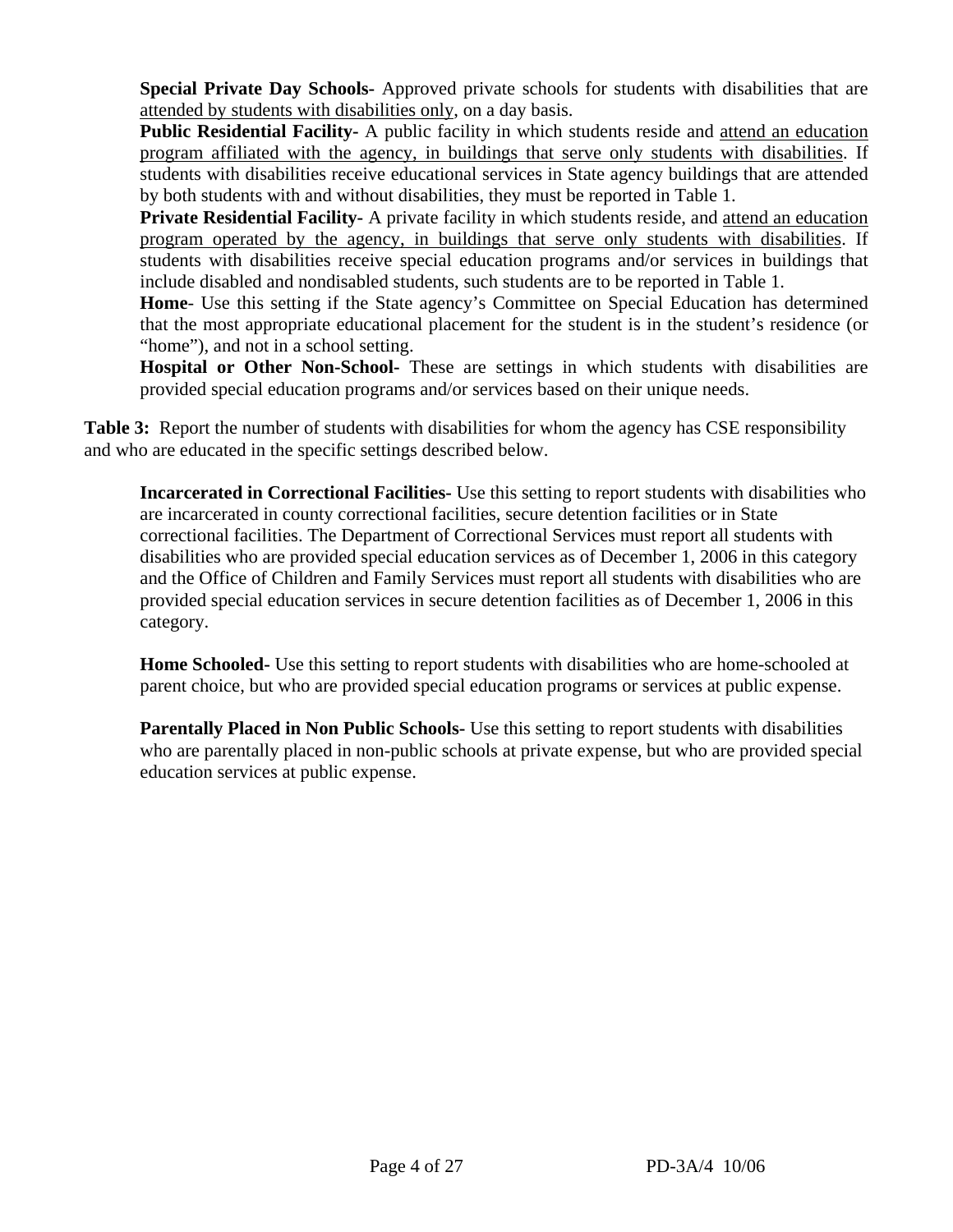Check here if **no** preschool students with disabilities are provided special education programs and/or services in your agency on December 1, 2006. If so, skip Section A.

Check here if **no** school-age students with disabilities are provided special education programs and/or services in your agency on December 1, 2006. If so, skip Sections B and C.

*If both boxes are checked, your PD-3A/4 report is complete. Please complete page 1 and return the entire form to the address printed on the top of page 1.* 

#### *Section A: Preschool-age Special Education Programs and/or Services*

**Table 1:** If this agency operates an approved preschool special education program, in Line 1 report the number of preschool children provided full-time or part-time special class programs and/or special education itinerant teacher (SEIT) services on December 1, 2006. In Line 2, report the number of preschool children provided related services only on December 1, 2006. If children are provided related services as well as special class services and/or SEIT services, they should be included in Line 1 only. Report children by age as of December 1, 2006.

Do not include preschool children receiving evaluation services only in this table.

Please note that for students receiving itinerant services and/or related services from more than one approved preschool special education program, only the program that provides itinerant services or is designated by the CPSE to coordinate all related services must count the students in this report.

| Line No.       | Type of Preschool Special Education Service                                                                                                                                                                                                                                                     | Ages $3-4*$ | Age<br>$2**$ |
|----------------|-------------------------------------------------------------------------------------------------------------------------------------------------------------------------------------------------------------------------------------------------------------------------------------------------|-------------|--------------|
|                | Count on December 1, 2006 of preschool children provided full-time or<br>part-time special class services or special education itinerant teacher (SEIT)<br>services. If children receive special class or SEIT services as well as related<br>services, count them in this line, not in Line 2. |             |              |
| $\overline{2}$ | Count on December 1, 2006 of preschool children provided only related<br>services.                                                                                                                                                                                                              |             |              |
|                | Total                                                                                                                                                                                                                                                                                           |             |              |
| 3              |                                                                                                                                                                                                                                                                                                 |             |              |

\*Students who are 5 years of age on December 1 are "school-age" children and must be reported in Section B of this report and not in Section A.

\*\*Students who are 2 years old on December 1, 2006 (who will turn 3 years of age by December 31, 2006) and are receiving preschool special education programs and/or services should be included in the column for students age 2.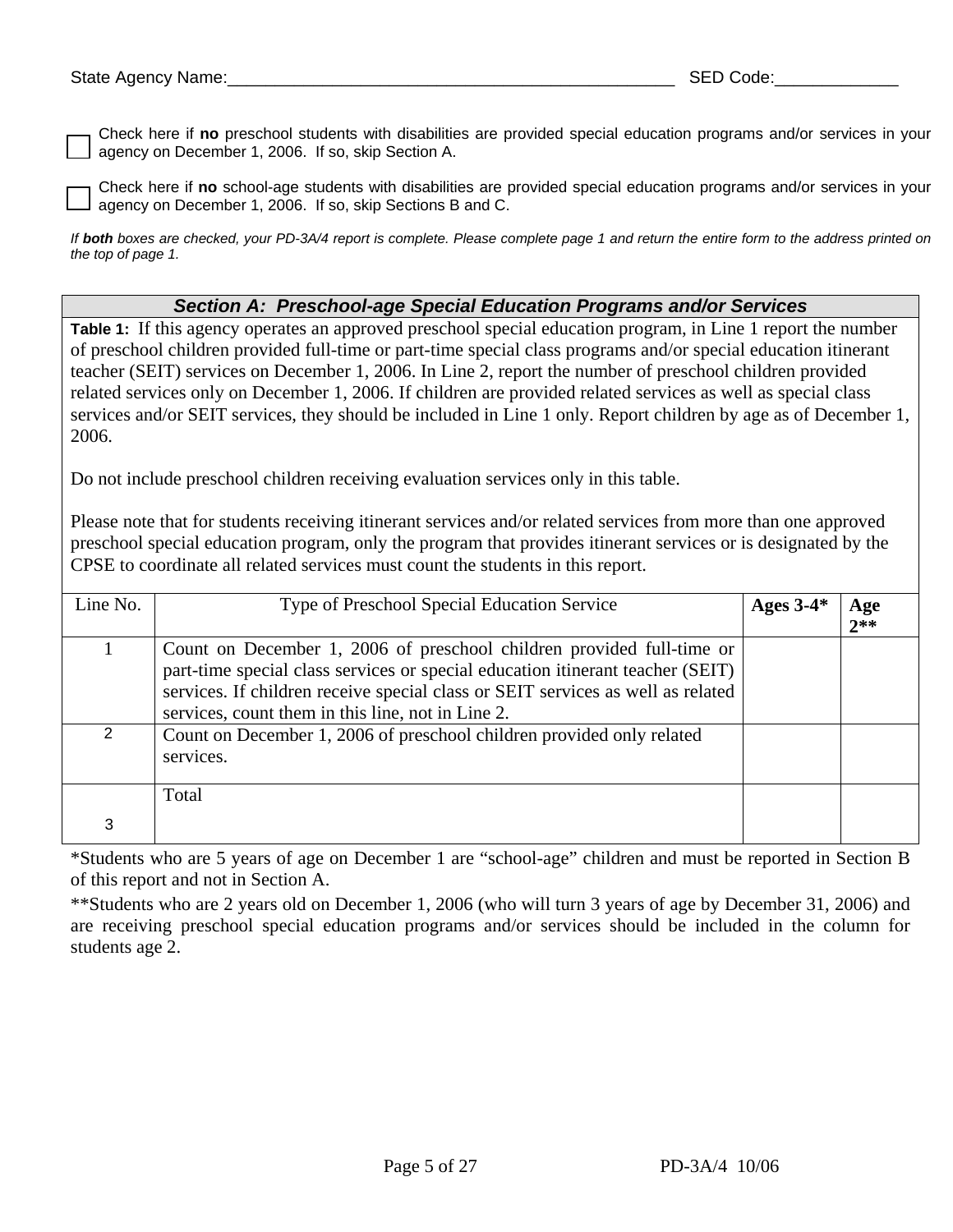### *Section B: School-age Special Education Programs and/or Services*

**Table 1:** *Provide an unduplicated count of all school-age students with disabilities provided special education, on December 1, 2006, by this agency.* 

| Line No. | <b>Report Each Student Only Once</b>                                      | Age 4 to $21^*$ |
|----------|---------------------------------------------------------------------------|-----------------|
|          | Count of school-age students with disabilities provided special education |                 |
|          | programs and/or services in State agency's education programs.            |                 |
|          |                                                                           |                 |

\*Only include 4-5 year old students if they are in your school-age program. Students are eligible to enroll in school-age (kindergarten) programs if they become five years old by December 31 or by a later date established by the school/agency. For example, if a student's birthday is on December 5, 2001, and the school/agency policy for admission to school is "five years of age by December 31", the student could be enrolled in the Kindergarten program and be 4 years old on December 1, 2006.

#### *Section B: Population and Poverty Counts*

**Table 2: The numbers provided in this table will be used to determine a portion of this agency's federal aid allocation under IDEA, under Sections 611 and 619.** 

Line 1: Provide the total enrollment of all school-age students (disabled and nondisabled) who were provided educational services in Kindergarten through grade 12 programs, on December 1, 2006. Do not include individuals who are of school-age but are not enrolled in a special and/or general education program.

Line 2: Of the students reported in Line 1, provide the number of students who were eligible to receive a free or reduced price lunch.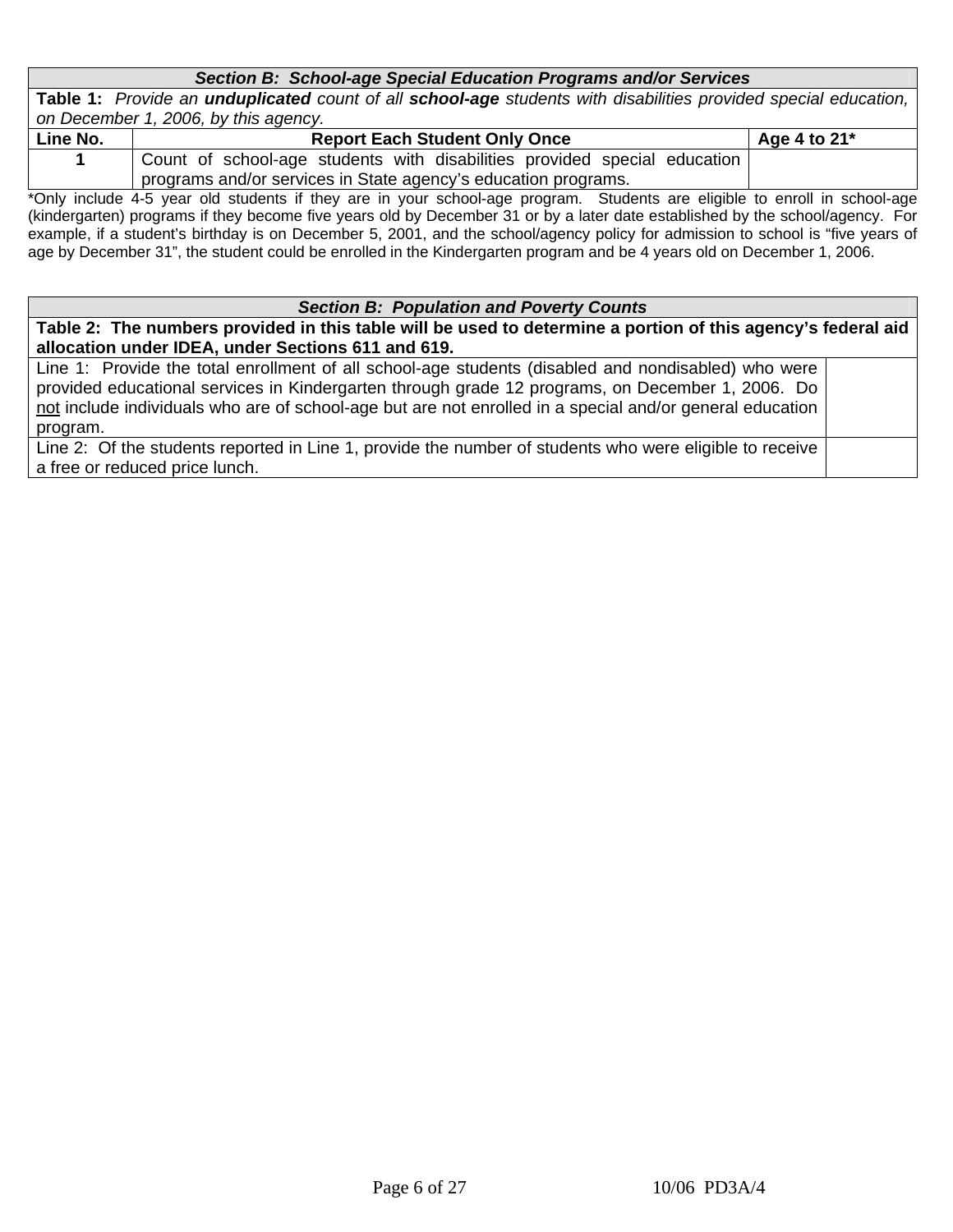**Directions:** Please review directions and definitions for completing reports 1-14 beginning on page 2. The total number of students reported in reports 1-13, reports 15A and 15B, reports 16A and 16B, reports 17A and 17B must be equal to the total number of students reported in Section B, Table 1, Line 1.

## *Report 1: Report of Students with Autism Placed as of December 1, 2006*

**Table1: In Regular School-Based Programs in buildings attended by disabled and nondisabled students** 

|               |                          | А       | B        | ⌒                |           |       |              |
|---------------|--------------------------|---------|----------|------------------|-----------|-------|--------------|
| Line          | <b>Time OUTSIDE</b>      |         |          | <b>Age Group</b> |           |       |              |
| <b>Number</b> | <b>Regular Classroom</b> | $4 - 5$ | $6 - 11$ | $12 - 13$        | $14 - 17$ | 18-21 | <b>Total</b> |
| 01            | 20% or less              |         |          |                  |           |       |              |
| 02            | 21% to 60%               |         |          |                  |           |       |              |
| 03            | More than 60%            |         |          |                  |           |       |              |
| 04            | <b>Total</b>             |         |          |                  |           |       |              |

**Table 2: In Separate Settings** Outside of regular school facilities, in buildings that are attended by students with disabilities only. In Line 5, include students who are placed on home instruction by the CSE. Students who are home-schooled by parent choice should be reported in Table 3.

|               |                                     | A       | B        | C                | D         | E         | F            |
|---------------|-------------------------------------|---------|----------|------------------|-----------|-----------|--------------|
| <b>Line</b>   |                                     |         |          | <b>Age Group</b> |           |           |              |
| <b>Number</b> | <b>Type of Setting</b>              | $4 - 5$ | $6 - 11$ | $12 - 13$        | $14 - 17$ | $18 - 21$ | <b>Total</b> |
| 01            | Special Public Day School           |         |          |                  |           |           |              |
| 02            | Special Private Day School          |         |          |                  |           |           |              |
| 03            | <b>Public Residential Facility</b>  |         |          |                  |           |           |              |
| 04            | <b>Private Residential Facility</b> |         |          |                  |           |           |              |
| 05            | Home Placement                      |         |          |                  |           |           |              |
| 06            | Hospital or Other Non-school        |         |          |                  |           |           |              |
| 07            | <b>Total</b>                        |         |          |                  |           |           |              |

|               |                                                   | A       | B        | C                | D         | Е         |       |
|---------------|---------------------------------------------------|---------|----------|------------------|-----------|-----------|-------|
| Line          |                                                   |         |          | <b>Age Group</b> |           |           |       |
| <b>Number</b> | <b>Type of Setting</b>                            | $4 - 5$ | $6 - 11$ | $12 - 13$        | $14 - 17$ | $18 - 21$ | Total |
| 01            | Incarcerated in Correctional<br><b>Facilities</b> |         |          |                  |           |           |       |
| 02            | Home Schooled at Parental Choice                  |         |          |                  |           |           |       |
| 03            | Parentally Placed in Non-Public<br>School         |         |          |                  |           |           |       |
| 04            | <b>Total</b>                                      |         |          |                  |           |           |       |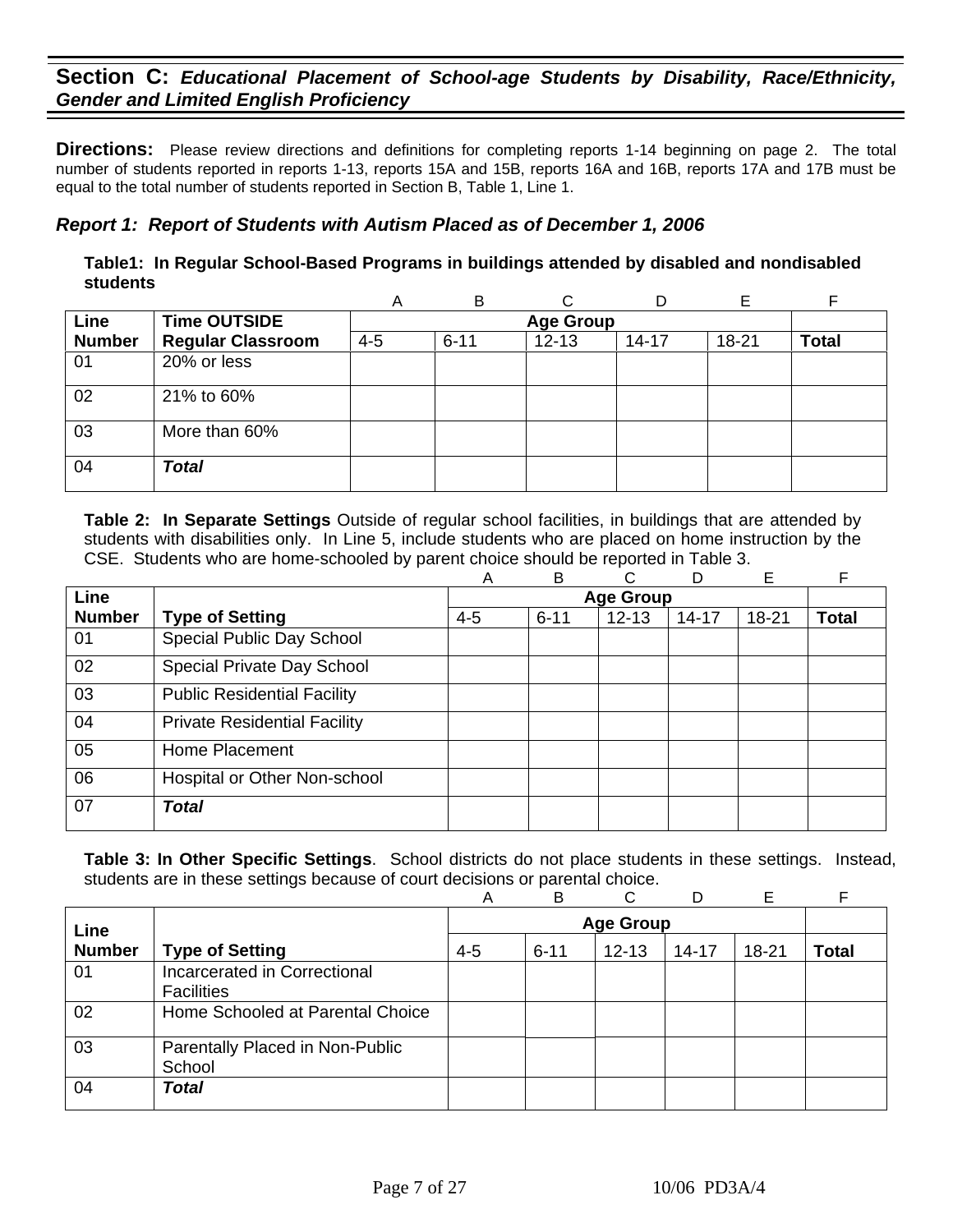## *Report 2: Report of Students with Emotional Disturbance Placed as of December 1, 2006*

**Table1: In Regular School-Based Programs in buildings attended by disabled and nondisabled students** 

|               |                          | A       | B        | C                |           | E     | F            |
|---------------|--------------------------|---------|----------|------------------|-----------|-------|--------------|
| Line          | <b>Time OUTSIDE</b>      |         |          | <b>Age Group</b> |           |       |              |
| <b>Number</b> | <b>Regular Classroom</b> | $4 - 5$ | $6 - 11$ | $12 - 13$        | $14 - 17$ | 18-21 | <b>Total</b> |
| 01            | 20% or less              |         |          |                  |           |       |              |
| 02            | 21% to 60%               |         |          |                  |           |       |              |
| 03            | More than 60%            |         |          |                  |           |       |              |
| 04            | <b>Total</b>             |         |          |                  |           |       |              |

**Table 2: In Separate Settings** Outside of regular school facilities, in buildings that are attended by students with disabilities only. In Line 5, include students who are placed on home instruction by the CSE. Students who are home-schooled by parent choice should be reported in Table 3.

|                                     | A       | B        | C         | D         | Е                | F            |
|-------------------------------------|---------|----------|-----------|-----------|------------------|--------------|
|                                     |         |          |           |           |                  |              |
| <b>Type of Setting</b>              | $4 - 5$ | $6 - 11$ | $12 - 13$ | $14 - 17$ | 18-21            | <b>Total</b> |
| Special Public Day School           |         |          |           |           |                  |              |
| Special Private Day School          |         |          |           |           |                  |              |
| <b>Public Residential Facility</b>  |         |          |           |           |                  |              |
| <b>Private Residential Facility</b> |         |          |           |           |                  |              |
| Home Placement                      |         |          |           |           |                  |              |
| Hospital or Other Non-school        |         |          |           |           |                  |              |
| <b>Total</b>                        |         |          |           |           |                  |              |
|                                     |         |          |           |           | <b>Age Group</b> |              |

|               |                                                   | A       | B        | C         | D         | Е     |       |
|---------------|---------------------------------------------------|---------|----------|-----------|-----------|-------|-------|
| Line          | <b>Age Group</b>                                  |         |          |           |           |       |       |
| <b>Number</b> | <b>Type of Setting</b>                            | $4 - 5$ | $6 - 11$ | $12 - 13$ | $14 - 17$ | 18-21 | Total |
| 01            | Incarcerated in Correctional<br><b>Facilities</b> |         |          |           |           |       |       |
| 02            | Home Schooled at Parental Choice                  |         |          |           |           |       |       |
| 03            | Parentally Placed in Non-Public<br>School         |         |          |           |           |       |       |
| 04            | <b>Total</b>                                      |         |          |           |           |       |       |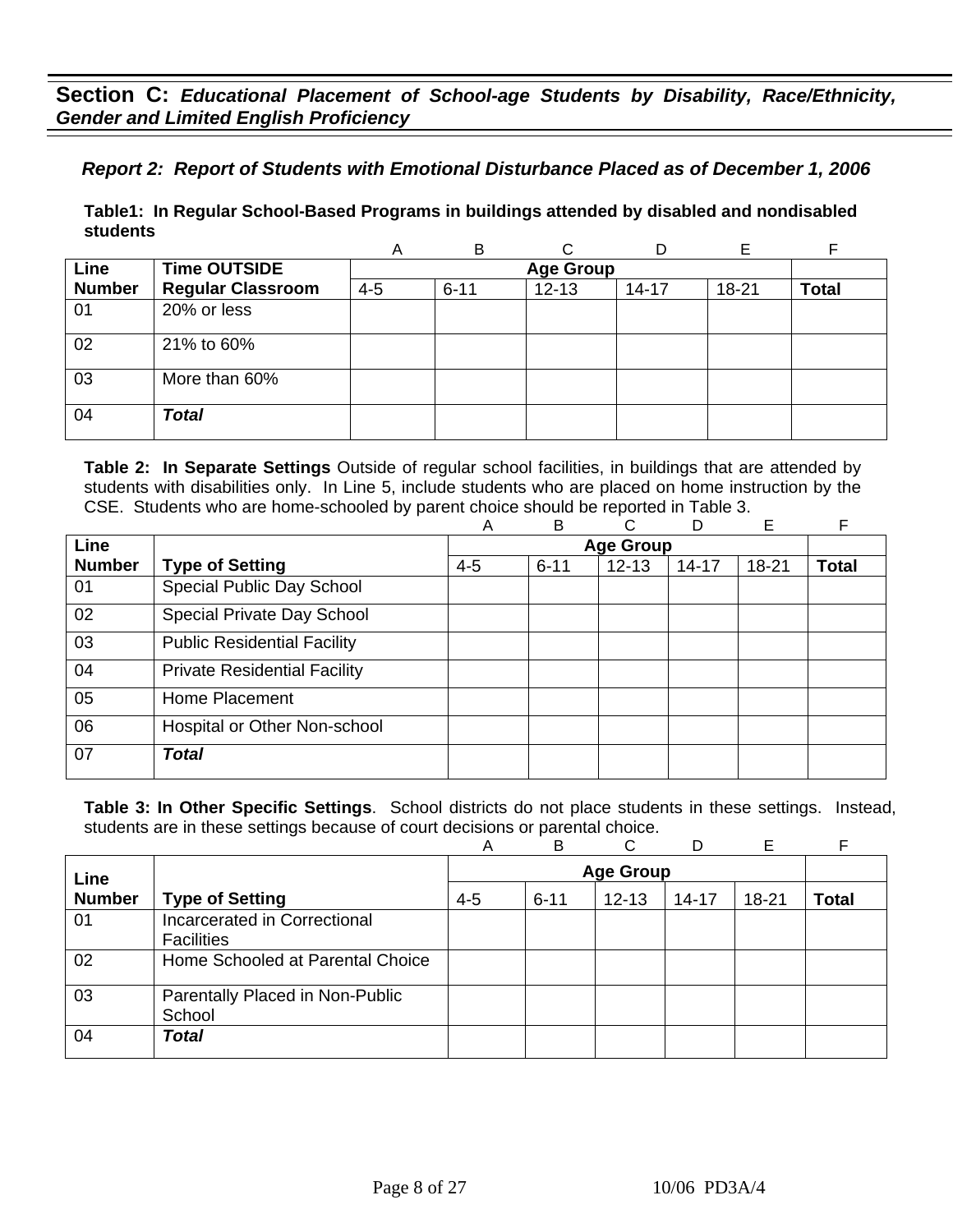*Report 3: Report of Students with Learning Disabilities Placed as of December 1, 2006*

**Table1: In Regular School-Based Programs in buildings attended by disabled and nondisabled students** 

|               |                          | Α       | B        |                  |           | Е     |              |
|---------------|--------------------------|---------|----------|------------------|-----------|-------|--------------|
| Line          | <b>Time OUTSIDE</b>      |         |          | <b>Age Group</b> |           |       |              |
| <b>Number</b> | <b>Regular Classroom</b> | $4 - 5$ | $6 - 11$ | $12 - 13$        | $14 - 17$ | 18-21 | <b>Total</b> |
| 01            | 20% or less              |         |          |                  |           |       |              |
| 02            | 21% to 60%               |         |          |                  |           |       |              |
| 03            | More than 60%            |         |          |                  |           |       |              |
| 04            | <b>Total</b>             |         |          |                  |           |       |              |

**Table 2: In Separate Settings** Outside of regular school facilities, in buildings that are attended by students with disabilities only. In Line 5, include students who are placed on home instruction by the CSE. Students who are home-schooled by parent choice should be reported in Table 3.

|               |                                     | Α       | B        | C                | D         | E         | F            |
|---------------|-------------------------------------|---------|----------|------------------|-----------|-----------|--------------|
| Line          |                                     |         |          | <b>Age Group</b> |           |           |              |
| <b>Number</b> | <b>Type of Setting</b>              | $4 - 5$ | $6 - 11$ | $12 - 13$        | $14 - 17$ | $18 - 21$ | <b>Total</b> |
| 01            | Special Public Day School           |         |          |                  |           |           |              |
| 02            | Special Private Day School          |         |          |                  |           |           |              |
| 03            | <b>Public Residential Facility</b>  |         |          |                  |           |           |              |
| 04            | <b>Private Residential Facility</b> |         |          |                  |           |           |              |
| 05            | Home Placement                      |         |          |                  |           |           |              |
| 06            | Hospital or Other Non-school        |         |          |                  |           |           |              |
| 07            | <b>Total</b>                        |         |          |                  |           |           |              |

|               |                                                   | А       | B        | ⌒                |           | Е         |              |
|---------------|---------------------------------------------------|---------|----------|------------------|-----------|-----------|--------------|
| Line          |                                                   |         |          | <b>Age Group</b> |           |           |              |
| <b>Number</b> | <b>Type of Setting</b>                            | $4 - 5$ | $6 - 11$ | $12 - 13$        | $14 - 17$ | $18 - 21$ | <b>Total</b> |
| 01            | Incarcerated in Correctional<br><b>Facilities</b> |         |          |                  |           |           |              |
| 02            | Home Schooled at Parental Choice                  |         |          |                  |           |           |              |
| 03            | Parentally Placed in Non-Public<br>School         |         |          |                  |           |           |              |
| 04            | <b>Total</b>                                      |         |          |                  |           |           |              |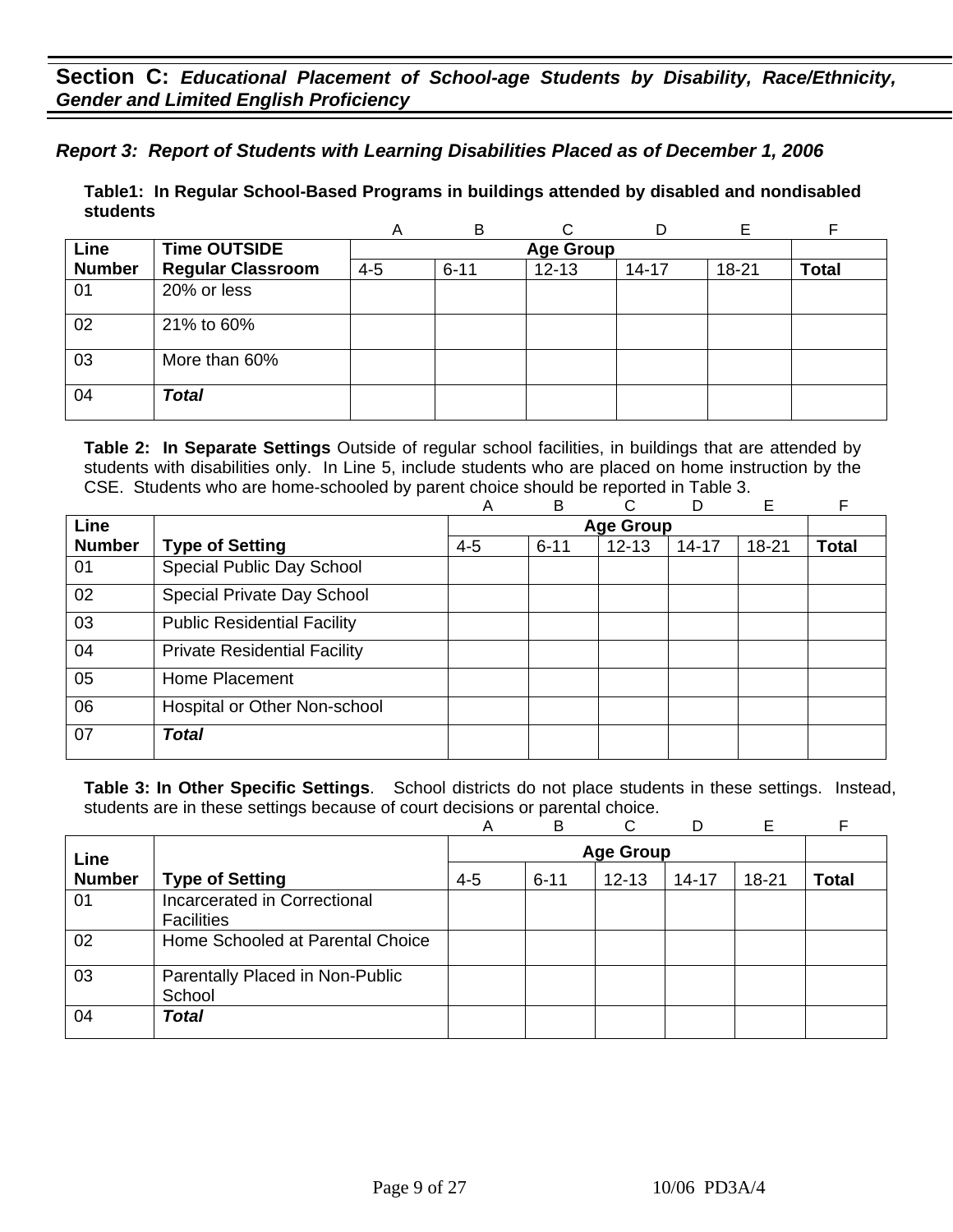## *Report 4: Report of Students with Mental Retardation Placed as of December 1, 2006*

**Table1: In Regular School-Based Programs in buildings attended by disabled and nondisabled students** 

|               |                          | Α       | B                | ⌒         |           |       |              |  |  |  |
|---------------|--------------------------|---------|------------------|-----------|-----------|-------|--------------|--|--|--|
| Line          | <b>Time OUTSIDE</b>      |         | <b>Age Group</b> |           |           |       |              |  |  |  |
| <b>Number</b> | <b>Regular Classroom</b> | $4 - 5$ | $6 - 11$         | $12 - 13$ | $14 - 17$ | 18-21 | <b>Total</b> |  |  |  |
| 01            | 20% or less              |         |                  |           |           |       |              |  |  |  |
| 02            | 21% to 60%               |         |                  |           |           |       |              |  |  |  |
| 03            | More than 60%            |         |                  |           |           |       |              |  |  |  |
| 04            | <b>Total</b>             |         |                  |           |           |       |              |  |  |  |

**Table 2: In Separate Settings** Outside of regular school facilities, in buildings that are attended by students with disabilities only. In Line 5, include students who are placed on home instruction by the CSE. Students who are home-schooled by parent choice should be reported in Table 3.

|               |                                     | Α       | B                | С         | D     | E         |              |  |
|---------------|-------------------------------------|---------|------------------|-----------|-------|-----------|--------------|--|
| Line          |                                     |         | <b>Age Group</b> |           |       |           |              |  |
| <b>Number</b> | <b>Type of Setting</b>              | $4 - 5$ | $6 - 11$         | $12 - 13$ | 14-17 | $18 - 21$ | <b>Total</b> |  |
| 01            | Special Public Day School           |         |                  |           |       |           |              |  |
| 02            | Special Private Day School          |         |                  |           |       |           |              |  |
| 03            | <b>Public Residential Facility</b>  |         |                  |           |       |           |              |  |
| 04            | <b>Private Residential Facility</b> |         |                  |           |       |           |              |  |
| 05            | Home Placement                      |         |                  |           |       |           |              |  |
| 06            | Hospital or Other Non-school        |         |                  |           |       |           |              |  |
| 07            | <b>Total</b>                        |         |                  |           |       |           |              |  |

|               |                                  | Α       | B        | C         | D         | Е         |       |
|---------------|----------------------------------|---------|----------|-----------|-----------|-----------|-------|
| Line          |                                  |         |          |           |           |           |       |
| <b>Number</b> | <b>Type of Setting</b>           | $4 - 5$ | $6 - 11$ | $12 - 13$ | $14 - 17$ | $18 - 21$ | Total |
| 01            | Incarcerated in Correctional     |         |          |           |           |           |       |
|               | <b>Facilities</b>                |         |          |           |           |           |       |
| 02            | Home Schooled at Parental Choice |         |          |           |           |           |       |
| 03            | Parentally Placed in Non-Public  |         |          |           |           |           |       |
|               | School                           |         |          |           |           |           |       |
| 04            | <b>Total</b>                     |         |          |           |           |           |       |
|               |                                  |         |          |           |           |           |       |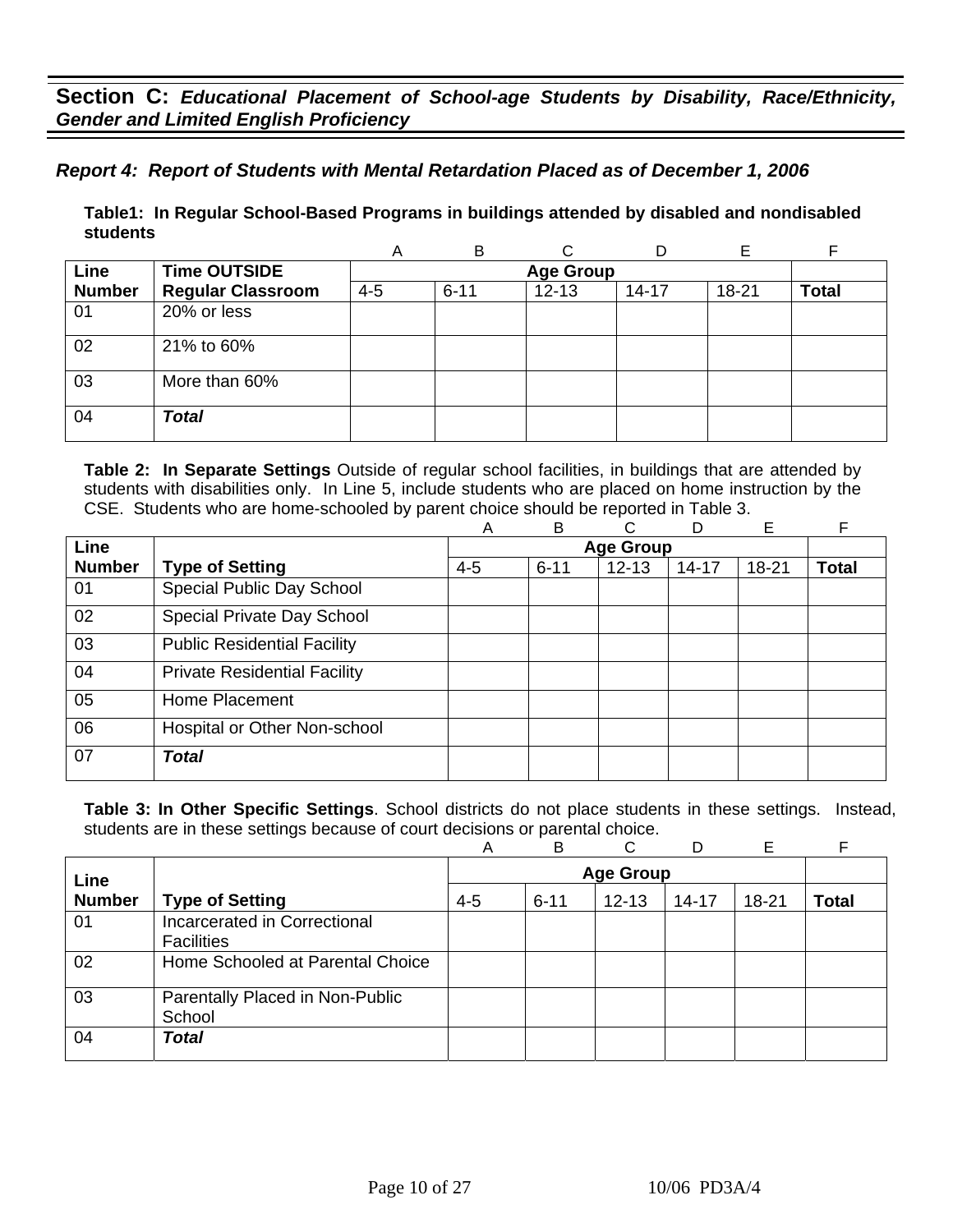## *Report 5: Report of Students with Deafness Placed as of December 1, 2006*

**Table1: In Regular School-Based Programs in buildings attended by disabled and nondisabled students** 

|               |                          | Α       | B                | C         |           |       |              |  |  |  |
|---------------|--------------------------|---------|------------------|-----------|-----------|-------|--------------|--|--|--|
| Line          | <b>Time OUTSIDE</b>      |         | <b>Age Group</b> |           |           |       |              |  |  |  |
| <b>Number</b> | <b>Regular Classroom</b> | $4 - 5$ | $6 - 11$         | $12 - 13$ | $14 - 17$ | 18-21 | <b>Total</b> |  |  |  |
| 01            | 20% or less              |         |                  |           |           |       |              |  |  |  |
| 02            | 21% to 60%               |         |                  |           |           |       |              |  |  |  |
| 03            | More than 60%            |         |                  |           |           |       |              |  |  |  |
| 04            | <b>Total</b>             |         |                  |           |           |       |              |  |  |  |

**Table 2: In Separate Settings** Outside of regular school facilities, in buildings that are attended by students with disabilities only. In Line 5, include students who are placed on home instruction by the CSE. Students who are home-schooled by parent choice should be reported in Table 3.

|                                     | A       | B        | С         | D         | E                | F            |  |
|-------------------------------------|---------|----------|-----------|-----------|------------------|--------------|--|
|                                     |         |          |           |           |                  |              |  |
| <b>Type of Setting</b>              | $4 - 5$ | $6 - 11$ | $12 - 13$ | $14 - 17$ | $18 - 21$        | <b>Total</b> |  |
| Special Public Day School           |         |          |           |           |                  |              |  |
| Special Private Day School          |         |          |           |           |                  |              |  |
| <b>Public Residential Facility</b>  |         |          |           |           |                  |              |  |
| <b>Private Residential Facility</b> |         |          |           |           |                  |              |  |
| Home Placement                      |         |          |           |           |                  |              |  |
| Hospital or Other Non-school        |         |          |           |           |                  |              |  |
| <b>Total</b>                        |         |          |           |           |                  |              |  |
|                                     |         |          |           |           | <b>Age Group</b> |              |  |

|               |                                                   | Α       | B                | C         | D         | Е         |       |  |
|---------------|---------------------------------------------------|---------|------------------|-----------|-----------|-----------|-------|--|
| Line          |                                                   |         | <b>Age Group</b> |           |           |           |       |  |
| <b>Number</b> | <b>Type of Setting</b>                            | $4 - 5$ | $6 - 11$         | $12 - 13$ | $14 - 17$ | $18 - 21$ | Total |  |
| 01            | Incarcerated in Correctional<br><b>Facilities</b> |         |                  |           |           |           |       |  |
| 02            | Home Schooled at Parental Choice                  |         |                  |           |           |           |       |  |
| 03            | Parentally Placed in Non-Public<br>School         |         |                  |           |           |           |       |  |
| 04            | <b>Total</b>                                      |         |                  |           |           |           |       |  |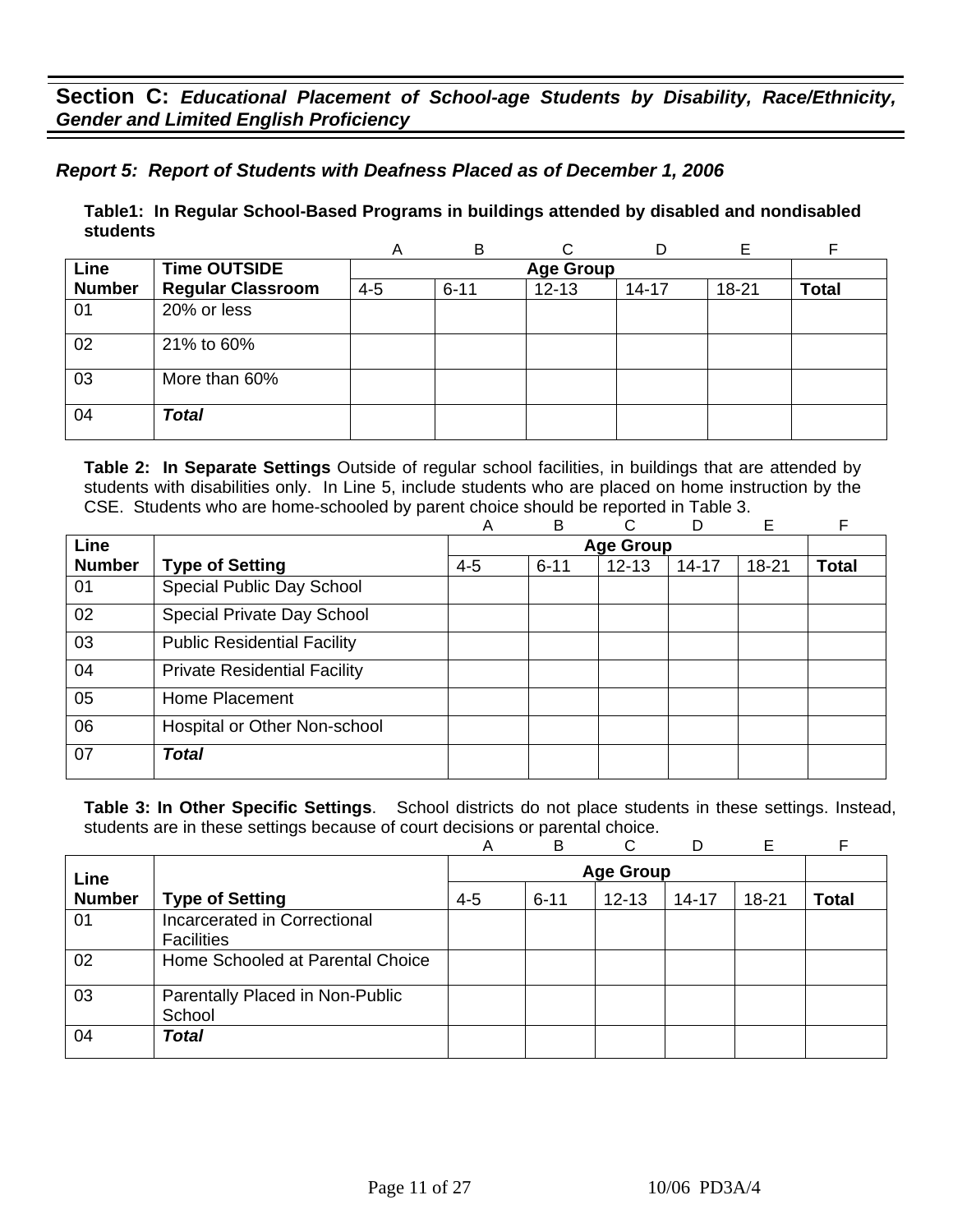## *Report 6: Report of Students with Hearing Impairments Placed as of December 1, 2006*

**Table1: In Regular School-Based Programs in buildings attended by disabled and nondisabled students** 

|               |                          | Α       | B                | ⌒         |           |       |              |  |  |  |
|---------------|--------------------------|---------|------------------|-----------|-----------|-------|--------------|--|--|--|
| Line          | <b>Time OUTSIDE</b>      |         | <b>Age Group</b> |           |           |       |              |  |  |  |
| <b>Number</b> | <b>Regular Classroom</b> | $4 - 5$ | $6 - 11$         | $12 - 13$ | $14 - 17$ | 18-21 | <b>Total</b> |  |  |  |
| 01            | 20% or less              |         |                  |           |           |       |              |  |  |  |
| 02            | 21% to 60%               |         |                  |           |           |       |              |  |  |  |
| 03            | More than 60%            |         |                  |           |           |       |              |  |  |  |
| 04            | <b>Total</b>             |         |                  |           |           |       |              |  |  |  |

**Table 2: In Separate Settings** Outside of regular school facilities, in buildings that are attended by students with disabilities only. In Line 5, include students who are placed on home instruction by the CSE. Students who are home-schooled by parent choice should be reported in Table 3.

|               |                                     | A       | B                | С         | D         | E     | F            |
|---------------|-------------------------------------|---------|------------------|-----------|-----------|-------|--------------|
| Line          |                                     |         | <b>Age Group</b> |           |           |       |              |
| <b>Number</b> | <b>Type of Setting</b>              | $4 - 5$ | $6 - 11$         | $12 - 13$ | $14 - 17$ | 18-21 | <b>Total</b> |
| 01            | Special Public Day School           |         |                  |           |           |       |              |
| 02            | Special Private Day School          |         |                  |           |           |       |              |
| 03            | <b>Public Residential Facility</b>  |         |                  |           |           |       |              |
| 04            | <b>Private Residential Facility</b> |         |                  |           |           |       |              |
| 05            | Home Placement                      |         |                  |           |           |       |              |
| 06            | Hospital or Other Non-school        |         |                  |           |           |       |              |
| 07            | <b>Total</b>                        |         |                  |           |           |       |              |
|               |                                     |         |                  |           |           |       |              |

|               |                                                   | Α       | B                | C         | D         | Е     |       |  |
|---------------|---------------------------------------------------|---------|------------------|-----------|-----------|-------|-------|--|
| Line          |                                                   |         | <b>Age Group</b> |           |           |       |       |  |
| <b>Number</b> | <b>Type of Setting</b>                            | $4 - 5$ | $6 - 11$         | $12 - 13$ | $14 - 17$ | 18-21 | Total |  |
| 01            | Incarcerated in Correctional<br><b>Facilities</b> |         |                  |           |           |       |       |  |
| 02            | Home Schooled at Parental Choice                  |         |                  |           |           |       |       |  |
| 03            | Parentally Placed in Non-Public<br>School         |         |                  |           |           |       |       |  |
| 04            | <b>Total</b>                                      |         |                  |           |           |       |       |  |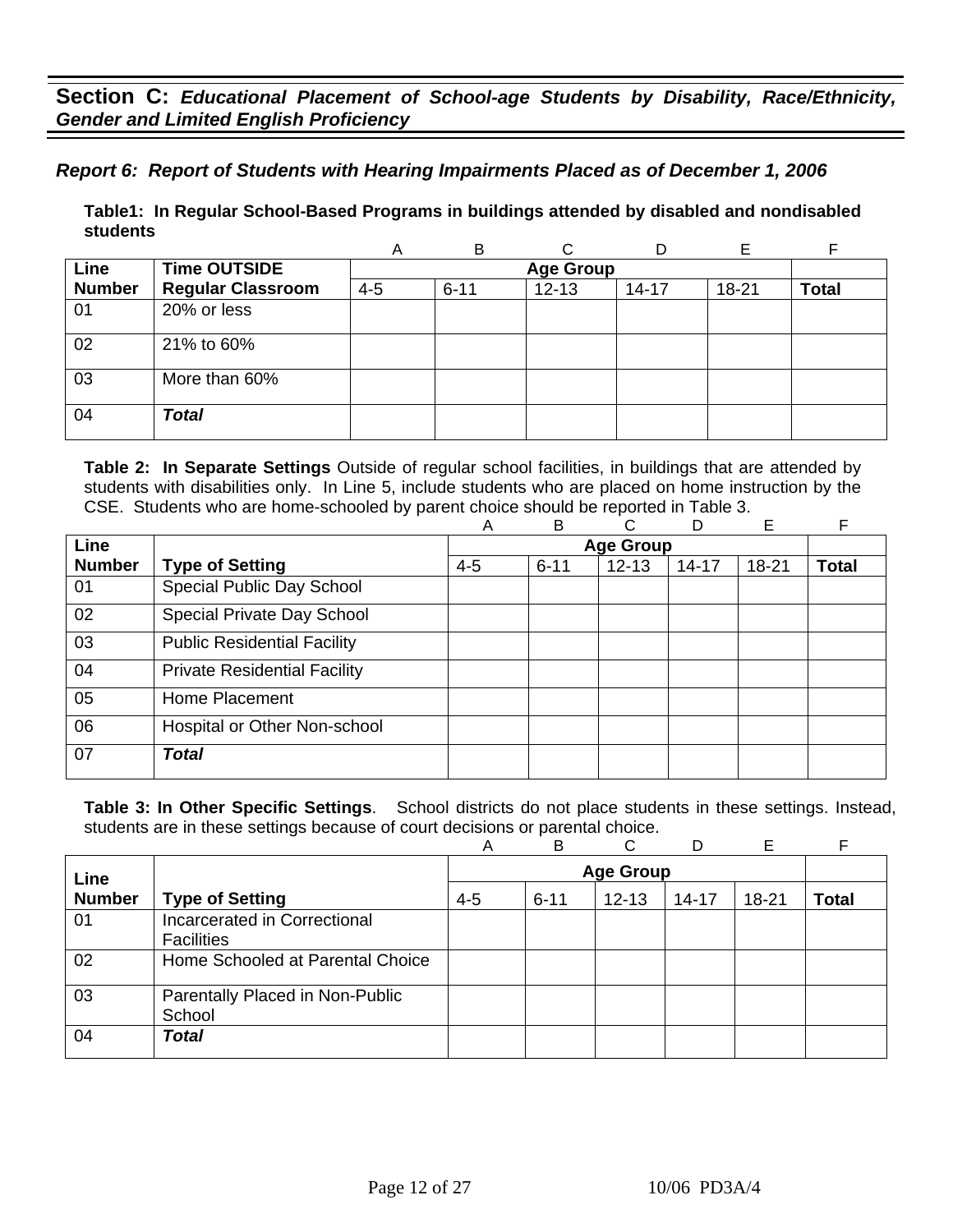*Report 7: Report of Students with Speech or Language Impairments Placed as of December 1, 2006*

**Table1: In Regular School-Based Programs in buildings attended by disabled and nondisabled students** 

|               |                          | Α       | B                |           |           | F     |              |  |  |  |
|---------------|--------------------------|---------|------------------|-----------|-----------|-------|--------------|--|--|--|
| Line          | <b>Time OUTSIDE</b>      |         | <b>Age Group</b> |           |           |       |              |  |  |  |
| <b>Number</b> | <b>Regular Classroom</b> | $4 - 5$ | $6 - 11$         | $12 - 13$ | $14 - 17$ | 18-21 | <b>Total</b> |  |  |  |
| 01            | 20% or less              |         |                  |           |           |       |              |  |  |  |
| 02            | 21% to 60%               |         |                  |           |           |       |              |  |  |  |
| 03            | More than 60%            |         |                  |           |           |       |              |  |  |  |
| 04            | <b>Total</b>             |         |                  |           |           |       |              |  |  |  |

**Table 2: In Separate Settings** Outside of regular school facilities, in buildings that are attended by students with disabilities only. In Line 5, include students who are placed on home instruction by the CSE. Students who are home-schooled by parent choice should be reported in Table 3.

|                                     |         |          | <b>Age Group</b> |           |           |              |
|-------------------------------------|---------|----------|------------------|-----------|-----------|--------------|
|                                     |         |          |                  |           |           |              |
| <b>Type of Setting</b>              | $4 - 5$ | $6 - 11$ | $12 - 13$        | $14 - 17$ | $18 - 21$ | <b>Total</b> |
| Special Public Day School           |         |          |                  |           |           |              |
| Special Private Day School          |         |          |                  |           |           |              |
| <b>Public Residential Facility</b>  |         |          |                  |           |           |              |
| <b>Private Residential Facility</b> |         |          |                  |           |           |              |
| Home Placement                      |         |          |                  |           |           |              |
| Hospital or Other Non-school        |         |          |                  |           |           |              |
| <b>Total</b>                        |         |          |                  |           |           |              |
|                                     |         |          |                  |           |           |              |

|               |                                                   | Α       | B        | C                | D         | Е         |       |
|---------------|---------------------------------------------------|---------|----------|------------------|-----------|-----------|-------|
| Line          |                                                   |         |          | <b>Age Group</b> |           |           |       |
| <b>Number</b> | <b>Type of Setting</b>                            | $4 - 5$ | $6 - 11$ | $12 - 13$        | $14 - 17$ | $18 - 21$ | Total |
| 01            | Incarcerated in Correctional<br><b>Facilities</b> |         |          |                  |           |           |       |
| 02            | Home Schooled at Parental Choice                  |         |          |                  |           |           |       |
| 03            | Parentally Placed in Non-Public<br>School         |         |          |                  |           |           |       |
| 04            | <b>Total</b>                                      |         |          |                  |           |           |       |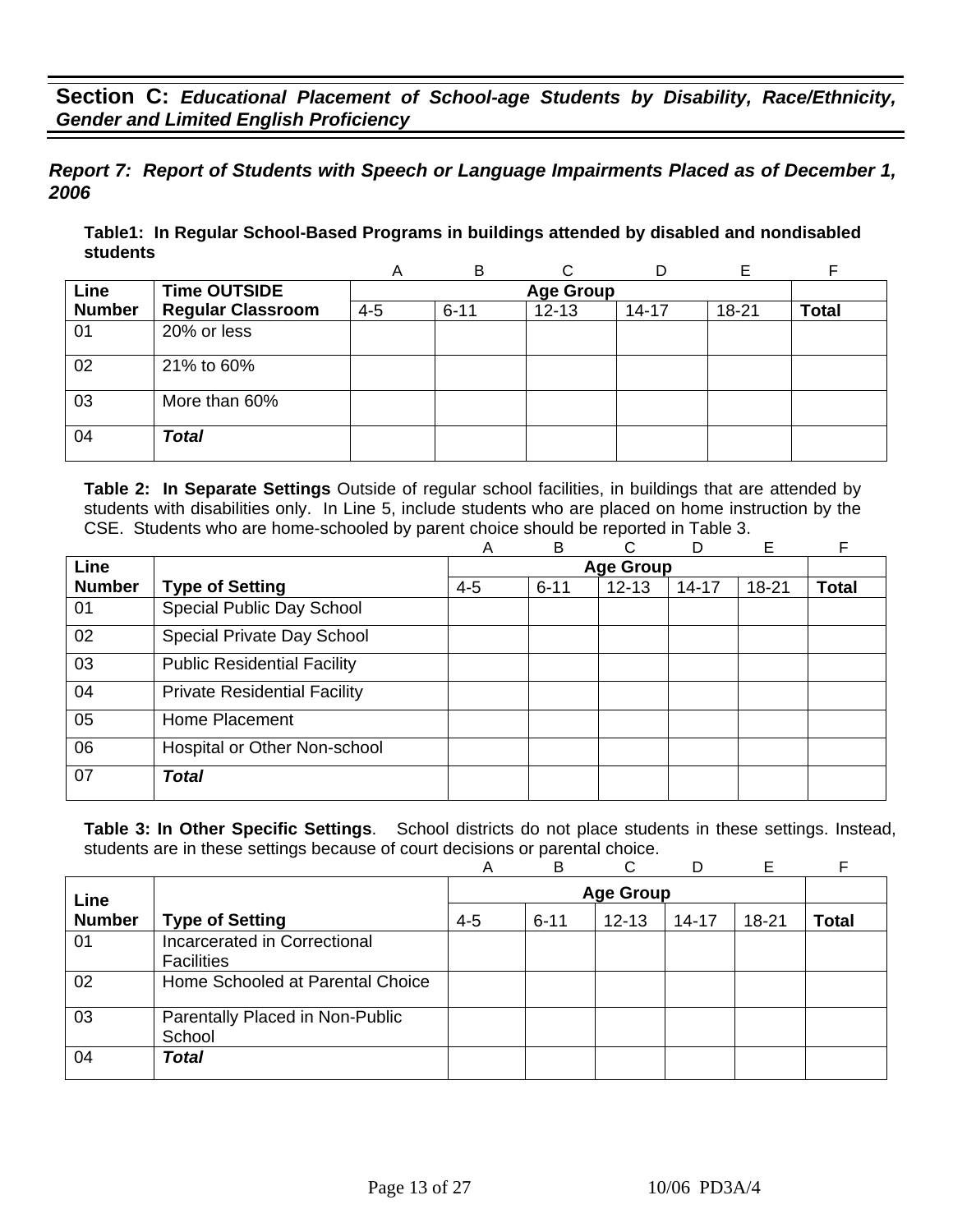*Report 8: Report of Students with Visual Impairments (including Blindness) Placed as of December 1, 2006* 

**Table1: In Regular School-Based Programs in buildings attended by disabled and nondisabled students** 

|               |                          | Α       | B        |                  | D         | F     | F            |
|---------------|--------------------------|---------|----------|------------------|-----------|-------|--------------|
| Line          | <b>Time OUTSIDE</b>      |         |          | <b>Age Group</b> |           |       |              |
| <b>Number</b> | <b>Regular Classroom</b> | $4 - 5$ | $6 - 11$ | $12 - 13$        | $14 - 17$ | 18-21 | <b>Total</b> |
| 01            | 20% or less              |         |          |                  |           |       |              |
| 02            | 21% to 60%               |         |          |                  |           |       |              |
| 03            | More than 60%            |         |          |                  |           |       |              |
| 04            | <b>Total</b>             |         |          |                  |           |       |              |

**Table 2: In Separate Settings** Outside of regular school facilities, in buildings that are attended by students with disabilities only. In Line 5, include students who are placed on home instruction by the CSE. Students who are home-schooled by parent choice should be reported in Table 3.

|               |                                     | Α       | B        | C.               | D         | Е         | F            |
|---------------|-------------------------------------|---------|----------|------------------|-----------|-----------|--------------|
| Line          |                                     |         |          | <b>Age Group</b> |           |           |              |
| <b>Number</b> | <b>Type of Setting</b>              | $4 - 5$ | $6 - 11$ | $12 - 13$        | $14 - 17$ | $18 - 21$ | <b>Total</b> |
| 01            | Special Public Day School           |         |          |                  |           |           |              |
| 02            | Special Private Day School          |         |          |                  |           |           |              |
| 03            | <b>Public Residential Facility</b>  |         |          |                  |           |           |              |
| 04            | <b>Private Residential Facility</b> |         |          |                  |           |           |              |
| 05            | Home Placement                      |         |          |                  |           |           |              |
| 06            | Hospital or Other Non-school        |         |          |                  |           |           |              |
| 07            | <b>Total</b>                        |         |          |                  |           |           |              |

|               |                                                   | Α       | B                | C         | D         | Е         |       |  |
|---------------|---------------------------------------------------|---------|------------------|-----------|-----------|-----------|-------|--|
| Line          |                                                   |         | <b>Age Group</b> |           |           |           |       |  |
| <b>Number</b> | <b>Type of Setting</b>                            | $4 - 5$ | $6 - 11$         | $12 - 13$ | $14 - 17$ | $18 - 21$ | Total |  |
| 01            | Incarcerated in Correctional<br><b>Facilities</b> |         |                  |           |           |           |       |  |
| 02            | Home Schooled at Parental Choice                  |         |                  |           |           |           |       |  |
| 03            | Parentally Placed in Non-Public<br>School         |         |                  |           |           |           |       |  |
| 04            | <b>Total</b>                                      |         |                  |           |           |           |       |  |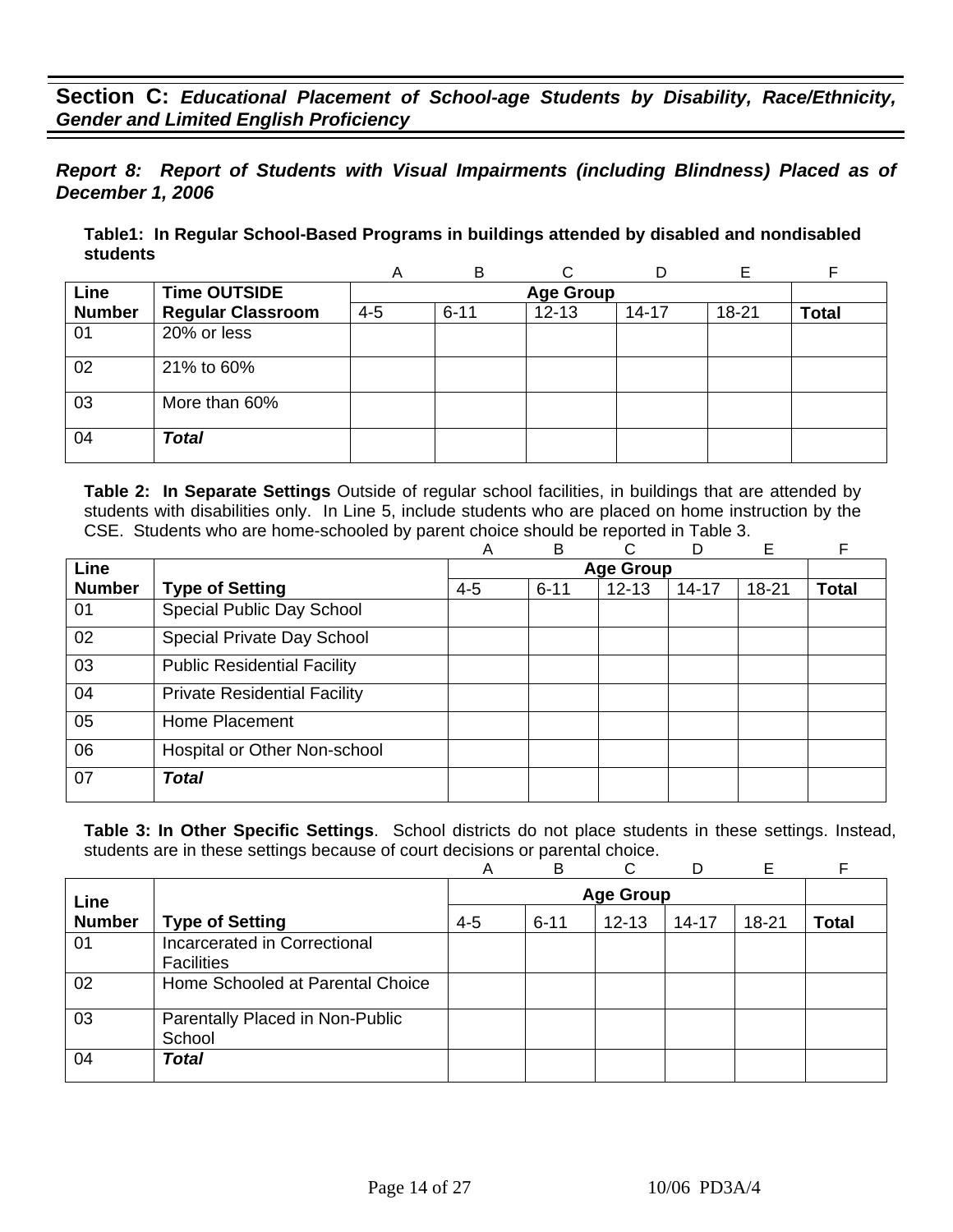*Report 9: Report of Students with Orthopedic Impairments Placed as of December 1, 2006*

**Table1: In Regular School-Based Programs in buildings attended by disabled and nondisabled students** 

|               |                          | Α       | B        | ⌒                |           |       |              |
|---------------|--------------------------|---------|----------|------------------|-----------|-------|--------------|
| Line          | <b>Time OUTSIDE</b>      |         |          | <b>Age Group</b> |           |       |              |
| <b>Number</b> | <b>Regular Classroom</b> | $4 - 5$ | $6 - 11$ | $12 - 13$        | $14 - 17$ | 18-21 | <b>Total</b> |
| 01            | 20% or less              |         |          |                  |           |       |              |
| 02            | 21% to 60%               |         |          |                  |           |       |              |
| 03            | More than 60%            |         |          |                  |           |       |              |
| 04            | <b>Total</b>             |         |          |                  |           |       |              |

**Table 2: In Separate Settings** Outside of regular school facilities, in buildings that are attended by students with disabilities only. In Line 5, include students who are placed on home instruction by the CSE. Students who are home-schooled by parent choice should be reported in Table 3.

|               |                                     | A       | B        | С                | D         | E     | F            |
|---------------|-------------------------------------|---------|----------|------------------|-----------|-------|--------------|
| Line          |                                     |         |          | <b>Age Group</b> |           |       |              |
| <b>Number</b> | <b>Type of Setting</b>              | $4 - 5$ | $6 - 11$ | $12 - 13$        | $14 - 17$ | 18-21 | <b>Total</b> |
| 01            | Special Public Day School           |         |          |                  |           |       |              |
| 02            | Special Private Day School          |         |          |                  |           |       |              |
| 03            | <b>Public Residential Facility</b>  |         |          |                  |           |       |              |
| 04            | <b>Private Residential Facility</b> |         |          |                  |           |       |              |
| 05            | Home Placement                      |         |          |                  |           |       |              |
| 06            | Hospital or Other Non-school        |         |          |                  |           |       |              |
| 07            | <b>Total</b>                        |         |          |                  |           |       |              |
|               |                                     |         |          |                  |           |       |              |

|               |                                                   | Α       | B                | C         | D         | Е     |       |  |
|---------------|---------------------------------------------------|---------|------------------|-----------|-----------|-------|-------|--|
| Line          |                                                   |         | <b>Age Group</b> |           |           |       |       |  |
| <b>Number</b> | <b>Type of Setting</b>                            | $4 - 5$ | $6 - 11$         | $12 - 13$ | $14 - 17$ | 18-21 | Total |  |
| 01            | Incarcerated in Correctional<br><b>Facilities</b> |         |                  |           |           |       |       |  |
| 02            | Home Schooled at Parental Choice                  |         |                  |           |           |       |       |  |
| 03            | Parentally Placed in Non-Public<br>School         |         |                  |           |           |       |       |  |
| 04            | <b>Total</b>                                      |         |                  |           |           |       |       |  |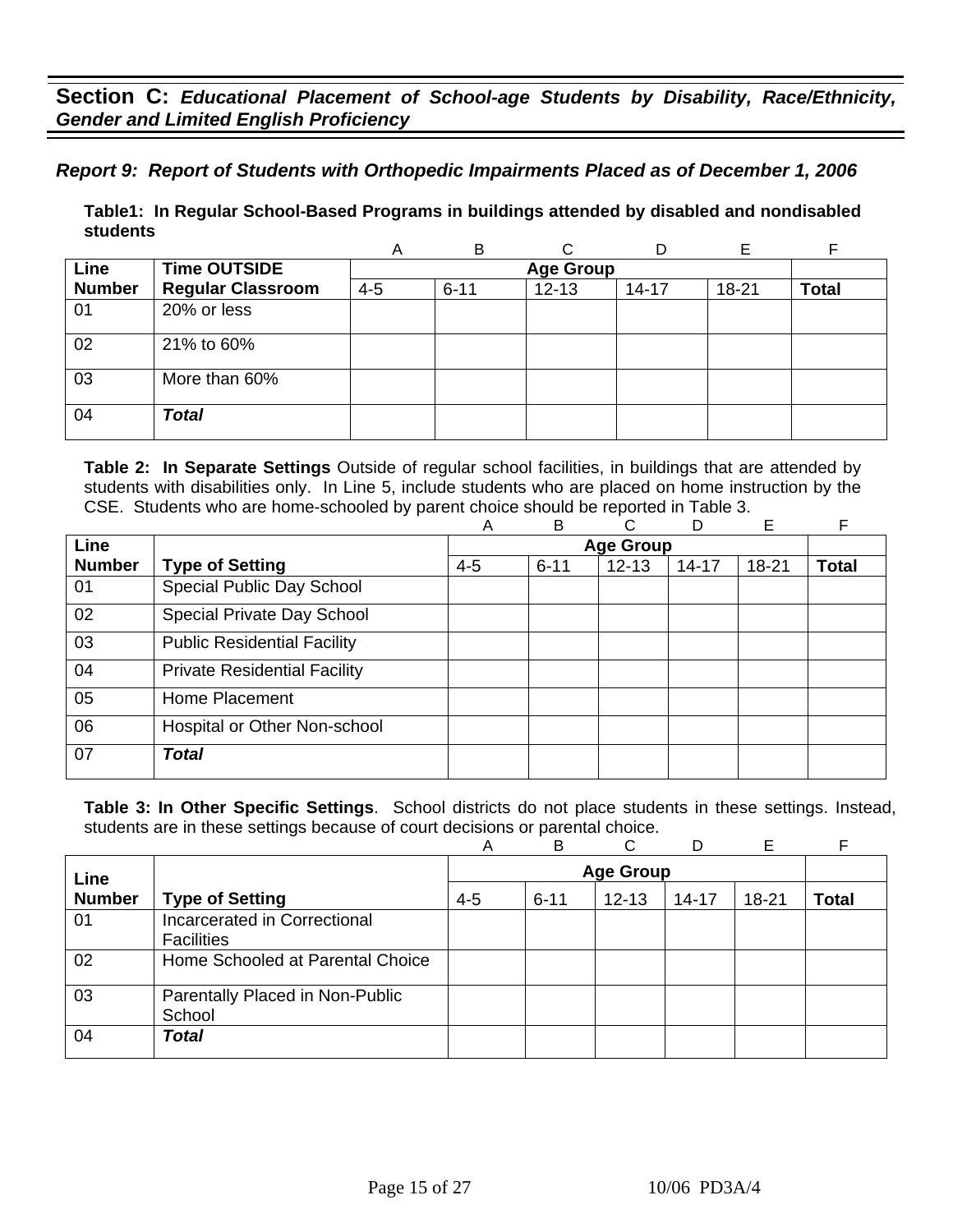*Report 10: Report of Students with Other Health Impairments Placed as of December 1, 2006* 

**Table1: In Regular School-Based Programs in buildings attended by disabled and nondisabled students** 

|               |                          | Α       | B        | ⌒                |           |       |              |
|---------------|--------------------------|---------|----------|------------------|-----------|-------|--------------|
| Line          | <b>Time OUTSIDE</b>      |         |          | <b>Age Group</b> |           |       |              |
| <b>Number</b> | <b>Regular Classroom</b> | $4 - 5$ | $6 - 11$ | $12 - 13$        | $14 - 17$ | 18-21 | <b>Total</b> |
| 01            | 20% or less              |         |          |                  |           |       |              |
| 02            | 21% to 60%               |         |          |                  |           |       |              |
| 03            | More than 60%            |         |          |                  |           |       |              |
| 04            | <b>Total</b>             |         |          |                  |           |       |              |

**Table 2: In Separate Settings** Outside of regular school facilities, in buildings that are attended by students with disabilities only. In Line 5, include students who are placed on home instruction by the CSE. Students who are home-schooled by parent choice should be reported in Table 3.

|               |                                     | Α       | B        | С                | D     | E         |              |
|---------------|-------------------------------------|---------|----------|------------------|-------|-----------|--------------|
| Line          |                                     |         |          | <b>Age Group</b> |       |           |              |
| <b>Number</b> | <b>Type of Setting</b>              | $4 - 5$ | $6 - 11$ | $12 - 13$        | 14-17 | $18 - 21$ | <b>Total</b> |
| 01            | Special Public Day School           |         |          |                  |       |           |              |
| 02            | Special Private Day School          |         |          |                  |       |           |              |
| 03            | <b>Public Residential Facility</b>  |         |          |                  |       |           |              |
| 04            | <b>Private Residential Facility</b> |         |          |                  |       |           |              |
| 05            | Home Placement                      |         |          |                  |       |           |              |
| 06            | Hospital or Other Non-school        |         |          |                  |       |           |              |
| 07            | <b>Total</b>                        |         |          |                  |       |           |              |

|               |                                                   | Α       | B                | C.        | D         | Е         |       |  |
|---------------|---------------------------------------------------|---------|------------------|-----------|-----------|-----------|-------|--|
| Line          |                                                   |         | <b>Age Group</b> |           |           |           |       |  |
| <b>Number</b> | <b>Type of Setting</b>                            | $4 - 5$ | $6 - 11$         | $12 - 13$ | $14 - 17$ | $18 - 21$ | Total |  |
| 01            | Incarcerated in Correctional<br><b>Facilities</b> |         |                  |           |           |           |       |  |
| 02            | Home Schooled at Parental Choice                  |         |                  |           |           |           |       |  |
| 03            | Parentally Placed in Non-Public<br>School         |         |                  |           |           |           |       |  |
| 04            | <b>Total</b>                                      |         |                  |           |           |           |       |  |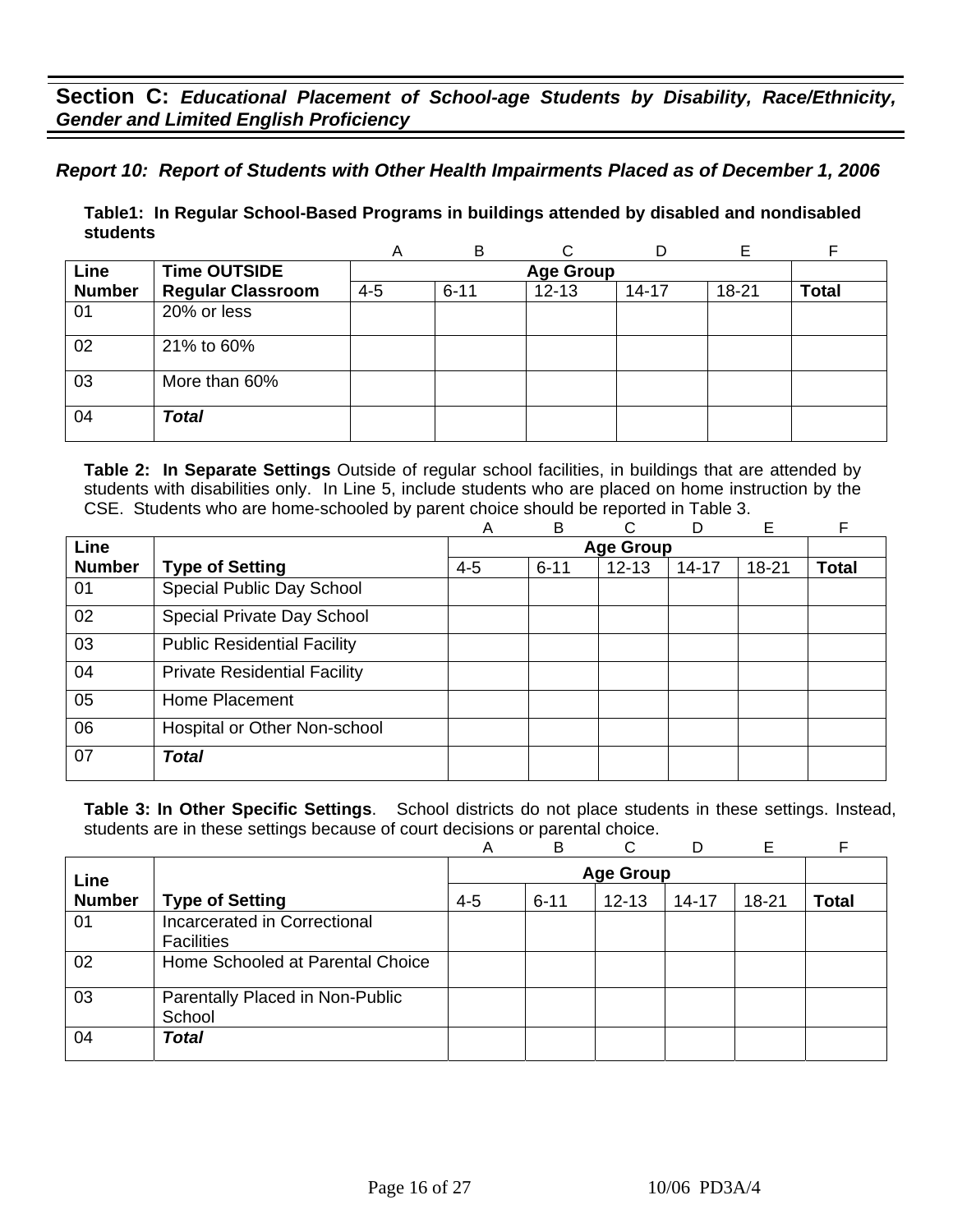## *Report 11: Report of Students with Multiple Disabilities Placed as of December 1, 2006*

**Table1: In Regular School-Based Programs in buildings attended by disabled and nondisabled students** 

|               |                          | Α       | B        | ⌒                |           |       |              |
|---------------|--------------------------|---------|----------|------------------|-----------|-------|--------------|
| Line          | <b>Time OUTSIDE</b>      |         |          | <b>Age Group</b> |           |       |              |
| <b>Number</b> | <b>Regular Classroom</b> | $4 - 5$ | $6 - 11$ | $12 - 13$        | $14 - 17$ | 18-21 | <b>Total</b> |
| 01            | 20% or less              |         |          |                  |           |       |              |
| 02            | 21% to 60%               |         |          |                  |           |       |              |
| 03            | More than 60%            |         |          |                  |           |       |              |
| 04            | <b>Total</b>             |         |          |                  |           |       |              |

**Table 2: In Separate Settings** Outside of regular school facilities, in buildings that are attended by students with disabilities only. In Line 5, include students who are placed on home instruction by the CSE. Students who are home-schooled by parent choice should be reported in Table 3.

|               |                                     | A       | B        | С                | D         | E     | F            |
|---------------|-------------------------------------|---------|----------|------------------|-----------|-------|--------------|
| Line          |                                     |         |          | <b>Age Group</b> |           |       |              |
| <b>Number</b> | <b>Type of Setting</b>              | $4 - 5$ | $6 - 11$ | $12 - 13$        | $14 - 17$ | 18-21 | <b>Total</b> |
| 01            | Special Public Day School           |         |          |                  |           |       |              |
| 02            | Special Private Day School          |         |          |                  |           |       |              |
| 03            | <b>Public Residential Facility</b>  |         |          |                  |           |       |              |
| 04            | <b>Private Residential Facility</b> |         |          |                  |           |       |              |
| 05            | Home Placement                      |         |          |                  |           |       |              |
| 06            | Hospital or Other Non-school        |         |          |                  |           |       |              |
| 07            | <b>Total</b>                        |         |          |                  |           |       |              |
|               |                                     |         |          |                  |           |       |              |

|               |                                                   | Α       | B                | C.        | D         | Е         |       |  |
|---------------|---------------------------------------------------|---------|------------------|-----------|-----------|-----------|-------|--|
| Line          |                                                   |         | <b>Age Group</b> |           |           |           |       |  |
| <b>Number</b> | <b>Type of Setting</b>                            | $4 - 5$ | $6 - 11$         | $12 - 13$ | $14 - 17$ | $18 - 21$ | Total |  |
| 01            | Incarcerated in Correctional<br><b>Facilities</b> |         |                  |           |           |           |       |  |
| 02            | Home Schooled at Parental Choice                  |         |                  |           |           |           |       |  |
| 03            | Parentally Placed in Non-Public<br>School         |         |                  |           |           |           |       |  |
| 04            | <b>Total</b>                                      |         |                  |           |           |           |       |  |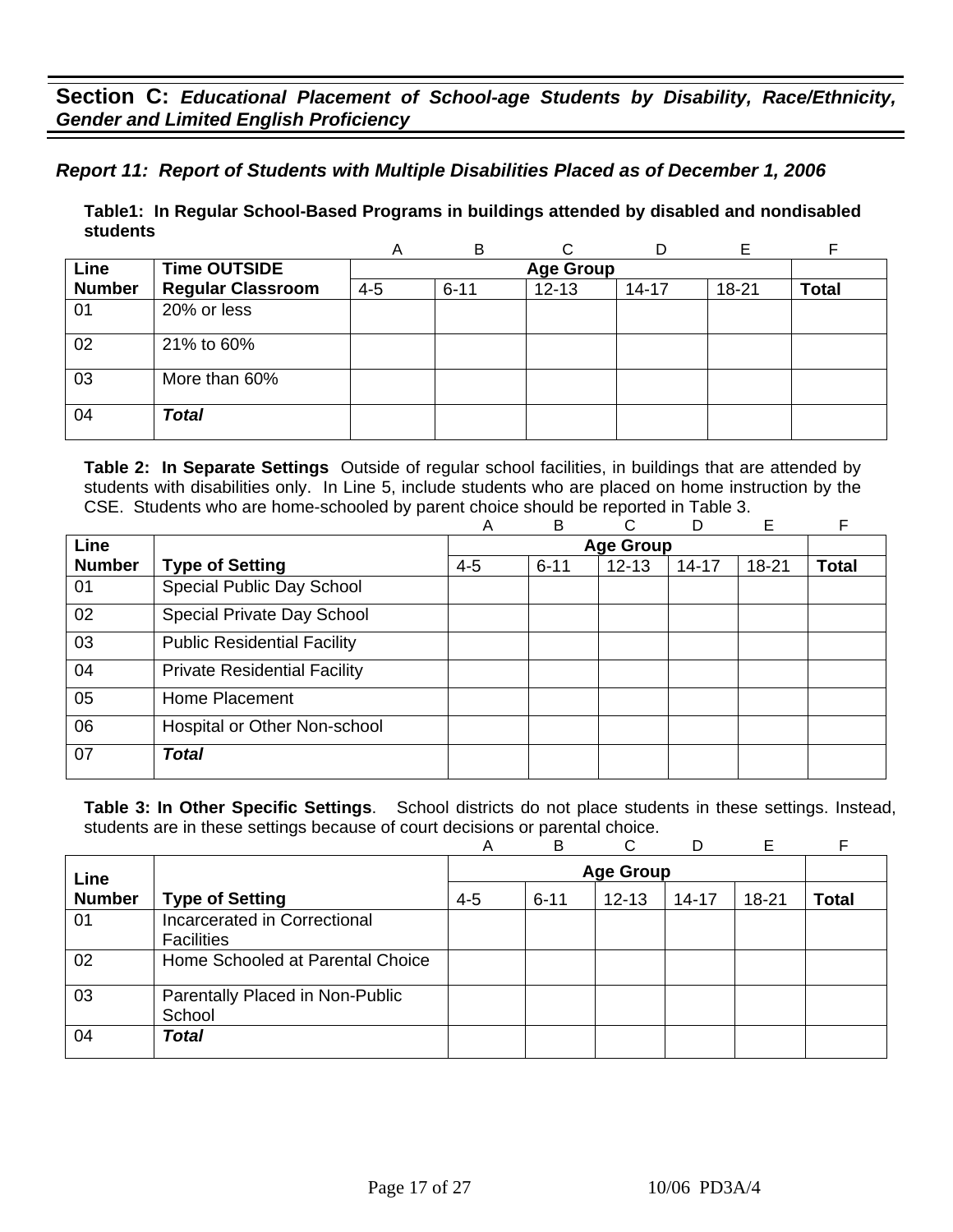## *Report 12: Report of Students with Deaf - Blindness Placed as of December 1, 2006*

**Table1: In Regular School-Based Programs in buildings attended by disabled and nondisabled students** 

|               |                          | Α       | B        | C                |           |       |              |
|---------------|--------------------------|---------|----------|------------------|-----------|-------|--------------|
| Line          | <b>Time OUTSIDE</b>      |         |          | <b>Age Group</b> |           |       |              |
| <b>Number</b> | <b>Regular Classroom</b> | $4 - 5$ | $6 - 11$ | $12 - 13$        | $14 - 17$ | 18-21 | <b>Total</b> |
| 01            | 20% or less              |         |          |                  |           |       |              |
| 02            | 21% to 60%               |         |          |                  |           |       |              |
| 03            | More than 60%            |         |          |                  |           |       |              |
| 04            | <b>Total</b>             |         |          |                  |           |       |              |

**Table 2: In Separate Settings** Outside of regular school facilities, in buildings that are attended by students with disabilities only. In Line 5, include students who are placed on home instruction by the CSE. Students who are home-schooled by parent choice should be reported in Table 3.

|               |                                     | A       | B                | С         | D         | E         |              |  |
|---------------|-------------------------------------|---------|------------------|-----------|-----------|-----------|--------------|--|
| Line          |                                     |         | <b>Age Group</b> |           |           |           |              |  |
| <b>Number</b> | <b>Type of Setting</b>              | $4 - 5$ | $6 - 11$         | $12 - 13$ | $14 - 17$ | $18 - 21$ | <b>Total</b> |  |
| 01            | Special Public Day School           |         |                  |           |           |           |              |  |
| 02            | Special Private Day School          |         |                  |           |           |           |              |  |
| 03            | <b>Public Residential Facility</b>  |         |                  |           |           |           |              |  |
| 04            | <b>Private Residential Facility</b> |         |                  |           |           |           |              |  |
| 05            | Home Placement                      |         |                  |           |           |           |              |  |
| 06            | Hospital or Other Non-school        |         |                  |           |           |           |              |  |
| 07            | <b>Total</b>                        |         |                  |           |           |           |              |  |

|               |                                                   | A                | B        | C         | D         | Е     |       |
|---------------|---------------------------------------------------|------------------|----------|-----------|-----------|-------|-------|
| Line          |                                                   | <b>Age Group</b> |          |           |           |       |       |
| <b>Number</b> | <b>Type of Setting</b>                            | $4 - 5$          | $6 - 11$ | $12 - 13$ | $14 - 17$ | 18-21 | Total |
| 01            | Incarcerated in Correctional<br><b>Facilities</b> |                  |          |           |           |       |       |
| 02            | Home Schooled at Parental Choice                  |                  |          |           |           |       |       |
| 03            | Parentally Placed in Non-Public<br>School         |                  |          |           |           |       |       |
| 04            | <b>Total</b>                                      |                  |          |           |           |       |       |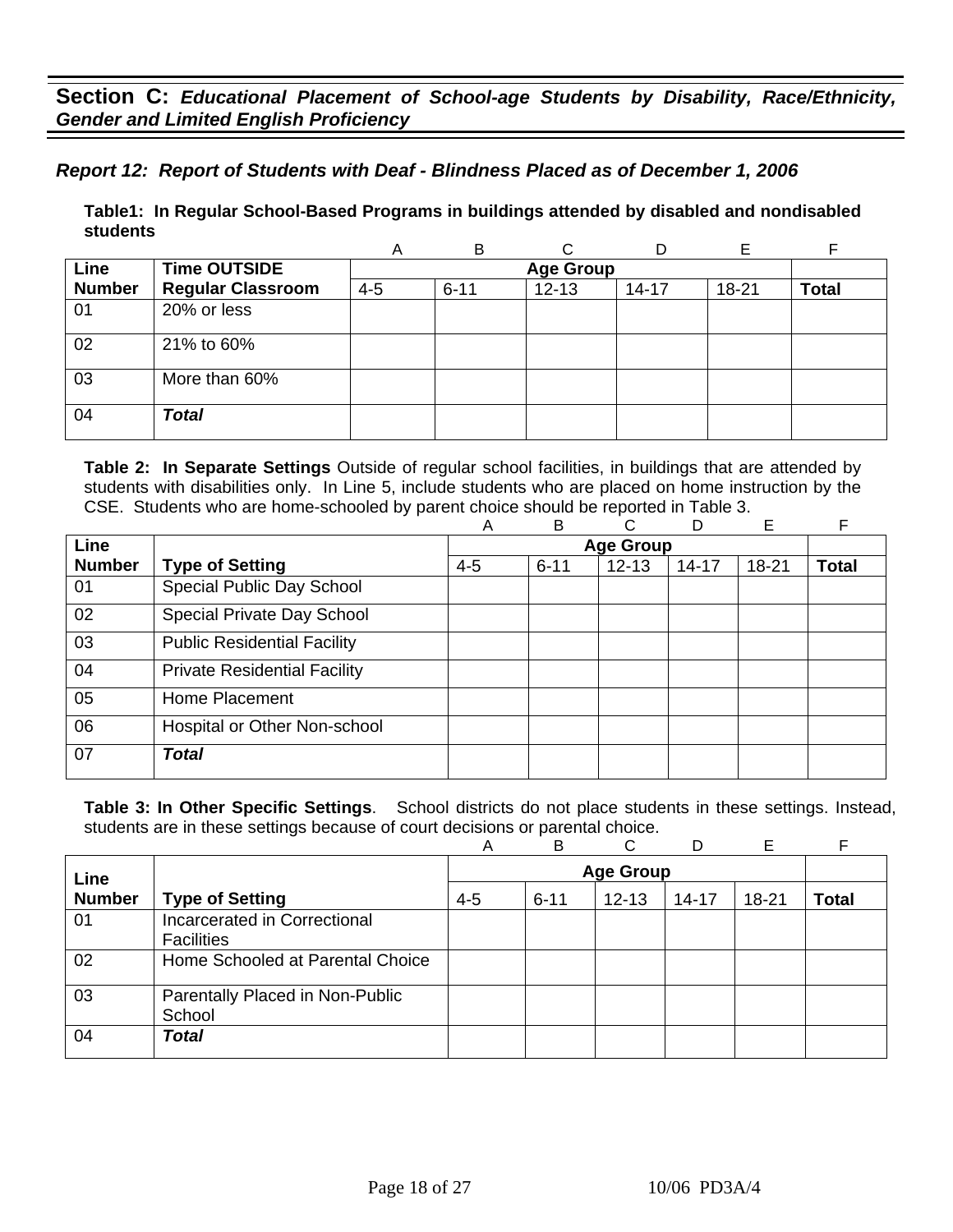## *Report 13: Report of Students with Traumatic Brain Injury Placed as of December 1, 2006*

**Table1: In Regular School-Based Programs in buildings attended by disabled and nondisabled students** 

|               |                          | Α       | B        | ⌒                |           |       |              |
|---------------|--------------------------|---------|----------|------------------|-----------|-------|--------------|
| Line          | <b>Time OUTSIDE</b>      |         |          | <b>Age Group</b> |           |       |              |
| <b>Number</b> | <b>Regular Classroom</b> | $4 - 5$ | $6 - 11$ | $12 - 13$        | $14 - 17$ | 18-21 | <b>Total</b> |
| 01            | 20% or less              |         |          |                  |           |       |              |
| 02            | 21% to 60%               |         |          |                  |           |       |              |
| 03            | More than 60%            |         |          |                  |           |       |              |
| 04            | <b>Total</b>             |         |          |                  |           |       |              |

**Table 2: In Separate Settings** Outside of regular school facilities, in buildings that are attended by students with disabilities only. In Line 5, include students who are placed on home instruction by the CSE. Students who are home-schooled by parent choice should be reported in Table 3.

|               |                                     | A       | B        | С                | D         | E     | F            |
|---------------|-------------------------------------|---------|----------|------------------|-----------|-------|--------------|
| Line          |                                     |         |          | <b>Age Group</b> |           |       |              |
| <b>Number</b> | <b>Type of Setting</b>              | $4 - 5$ | $6 - 11$ | $12 - 13$        | $14 - 17$ | 18-21 | <b>Total</b> |
| 01            | Special Public Day School           |         |          |                  |           |       |              |
| 02            | Special Private Day School          |         |          |                  |           |       |              |
| 03            | <b>Public Residential Facility</b>  |         |          |                  |           |       |              |
| 04            | <b>Private Residential Facility</b> |         |          |                  |           |       |              |
| 05            | Home Placement                      |         |          |                  |           |       |              |
| 06            | Hospital or Other Non-school        |         |          |                  |           |       |              |
| 07            | <b>Total</b>                        |         |          |                  |           |       |              |
|               |                                     |         |          |                  |           |       |              |

|               |                                                   | Α       | B                | C         | D         | Е     |       |
|---------------|---------------------------------------------------|---------|------------------|-----------|-----------|-------|-------|
| Line          |                                                   |         | <b>Age Group</b> |           |           |       |       |
| <b>Number</b> | <b>Type of Setting</b>                            | $4 - 5$ | $6 - 11$         | $12 - 13$ | $14 - 17$ | 18-21 | Total |
| 01            | Incarcerated in Correctional<br><b>Facilities</b> |         |                  |           |           |       |       |
| 02            | Home Schooled at Parental Choice                  |         |                  |           |           |       |       |
| 03            | Parentally Placed in Non-Public<br>School         |         |                  |           |           |       |       |
| 04            | <b>Total</b>                                      |         |                  |           |           |       |       |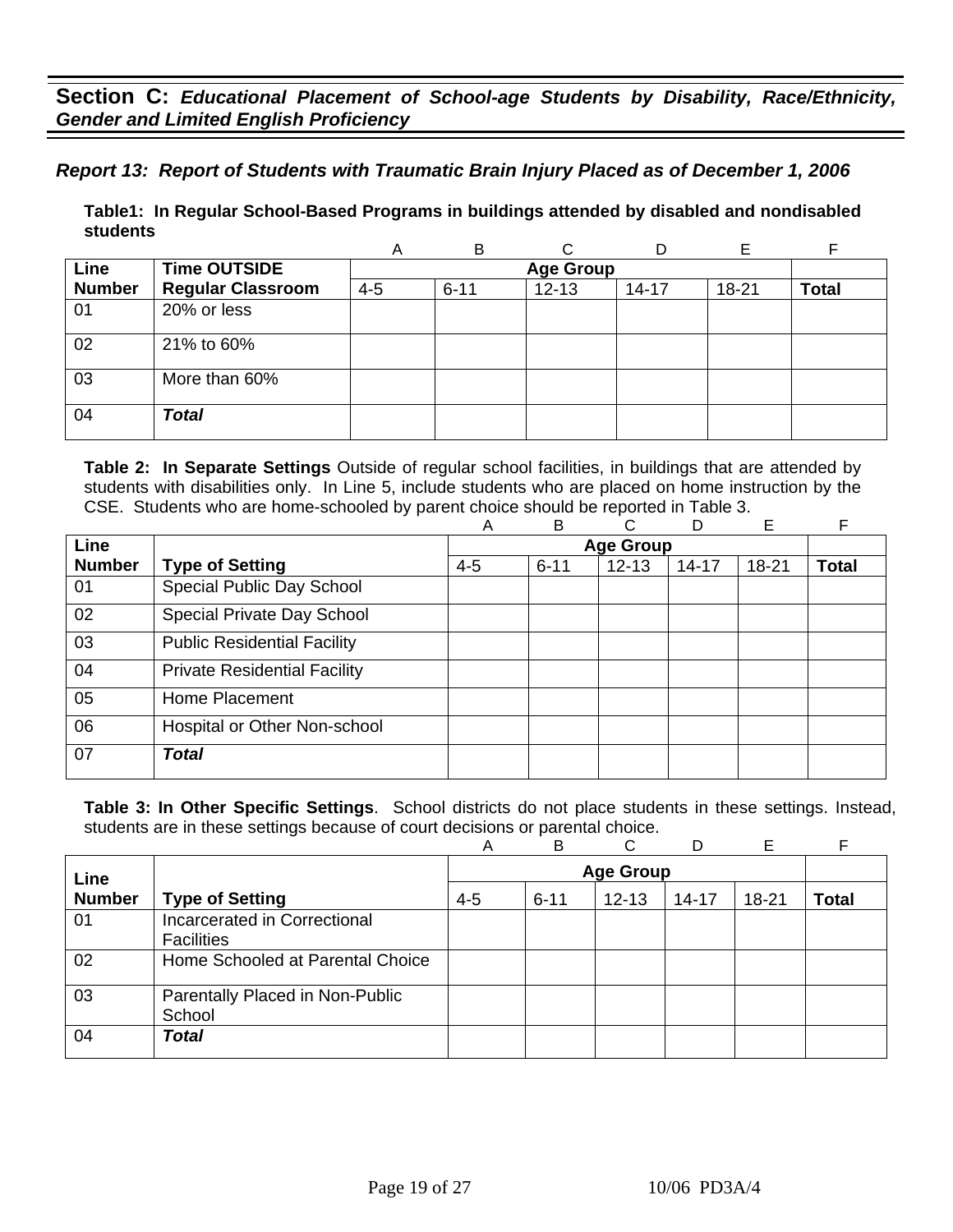## *Report 14: Summary Report of All Students with Disabilities Placed as of December 1, 2006*

The three sections below aggregate the data reported in Reports 1 to 13 to facilitate State and local data verification procedures. Completing these three tables will facilitate the reporting of race/ethnicity, gender, and limited English proficiency data in Reports 15A and 15B, 16A and 16B, 17A, and 17B.

### **Table1: In Regular School-Based Programs in buildings attended by disabled and nondisabled students**

|               |                          | Α       | B        |                  | D         | F     | F            |
|---------------|--------------------------|---------|----------|------------------|-----------|-------|--------------|
| Line          | <b>Time OUTSIDE</b>      |         |          | <b>Age Group</b> |           |       |              |
| <b>Number</b> | <b>Regular Classroom</b> | $4 - 5$ | $6 - 11$ | $12 - 13$        | $14 - 17$ | 18-21 | <b>Total</b> |
| 01            | 20% or less              |         |          |                  |           |       |              |
| 02            | 21% to 60%               |         |          |                  |           |       |              |
| 03            | More than 60%            |         |          |                  |           |       |              |
| 04            | <b>Total</b>             |         |          |                  |           |       |              |

**Table 2: In Separate Settings** Outside of regular school facilities, in buildings that are attended by students with disabilities only. In Line 5, include students who are placed on home instruction by the CSE. Students who are home-schooled by parent choice should be reported in Table 3.

|               |                                     | Α       | B        | C                | D         | Е         | F            |
|---------------|-------------------------------------|---------|----------|------------------|-----------|-----------|--------------|
| <b>Line</b>   |                                     |         |          | <b>Age Group</b> |           |           |              |
| <b>Number</b> | <b>Type of Setting</b>              | $4 - 5$ | $6 - 11$ | $12 - 13$        | $14 - 17$ | $18 - 21$ | <b>Total</b> |
| 01            | Special Public Day School           |         |          |                  |           |           |              |
| 02            | Special Private Day School          |         |          |                  |           |           |              |
| 03            | <b>Public Residential Facility</b>  |         |          |                  |           |           |              |
| 04            | <b>Private Residential Facility</b> |         |          |                  |           |           |              |
| 05            | Home Placement                      |         |          |                  |           |           |              |
| 06            | Hospital or Other Non-school        |         |          |                  |           |           |              |
| 07            | <b>Total</b>                        |         |          |                  |           |           |              |

|               |                                                   | Α       | B                | C         | D         | E     |              |  |
|---------------|---------------------------------------------------|---------|------------------|-----------|-----------|-------|--------------|--|
| Line          |                                                   |         | <b>Age Group</b> |           |           |       |              |  |
| <b>Number</b> | <b>Type of Setting</b>                            | $4 - 5$ | $6 - 11$         | $12 - 13$ | $14 - 17$ | 18-21 | <b>Total</b> |  |
| 01            | Incarcerated in Correctional<br><b>Facilities</b> |         |                  |           |           |       |              |  |
| 02            | Home Schooled at Parental Choice                  |         |                  |           |           |       |              |  |
| 03            | Parentally Placed in Non-Public<br>School         |         |                  |           |           |       |              |  |
| 04            | <b>Total</b>                                      |         |                  |           |           |       |              |  |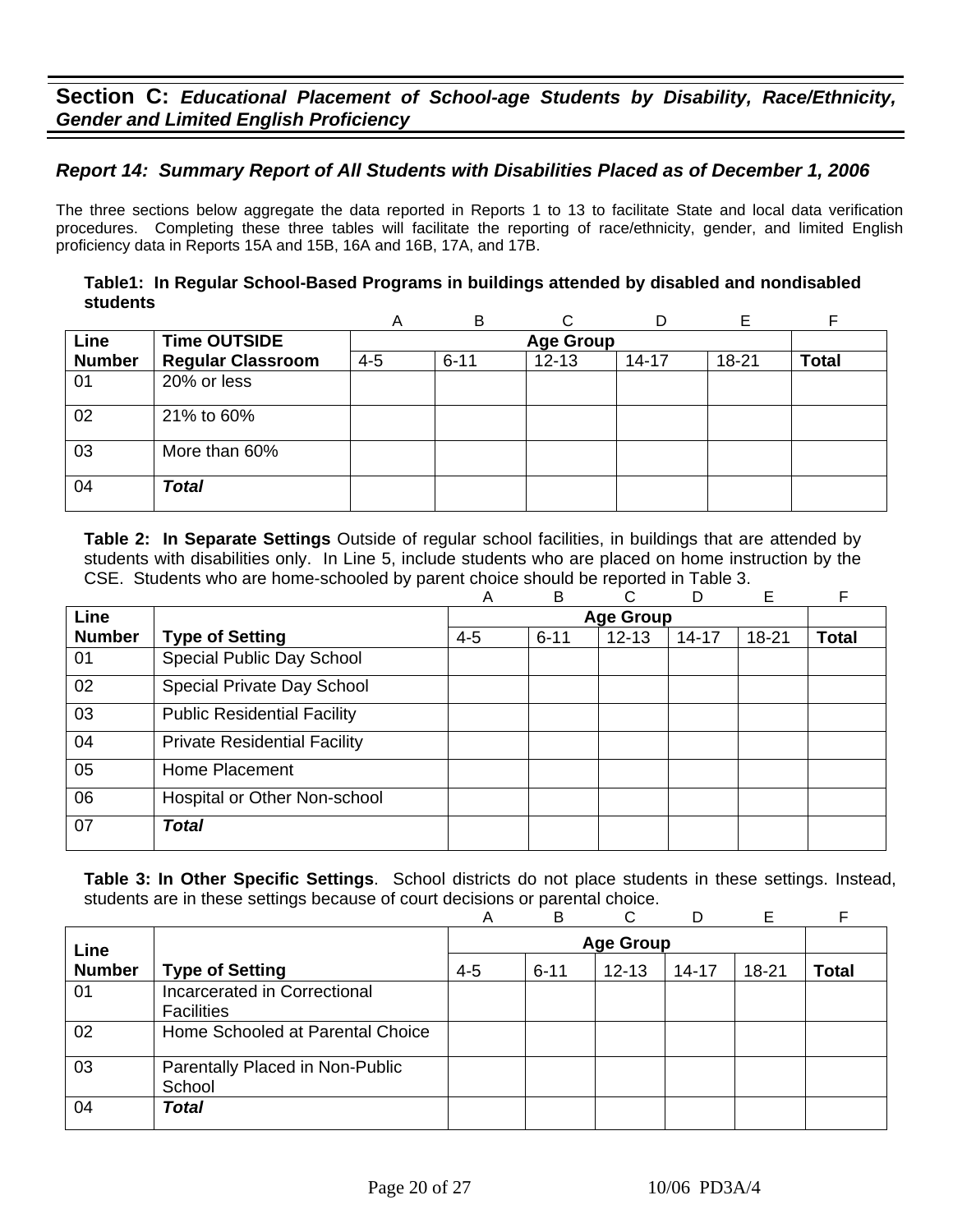### *Report 15A: Report of All School-Age Students with Disabilities as of December 1, 2006, According to Race/Ethnicity Category and Type of Placement – Ages 4-5*

For all students reported in Tables 1, 2 and 3 of Report 14, in Column A (age group 4-5), enter the number, which appear to belong, identify with, or are regarded in the community as belonging to each race/ethnic group. (Each student should be counted once.) The Total (Column G) for each Line in this Report must match the number reported in Column A of each corresponding Line in Report 14.

#### **Table 1: In Regular School-Based Programs in buildings attended by disabled and nondisabled students**

|               |                      | A                                                                     | в                               | С       |                        | F                                       |                                                | G     |
|---------------|----------------------|-----------------------------------------------------------------------|---------------------------------|---------|------------------------|-----------------------------------------|------------------------------------------------|-------|
| Line          | Time OUTSIDE Regular |                                                                       |                                 |         |                        |                                         | Race/Ethnicity of School-Age Students Ages 4-5 |       |
| <b>Number</b> | <b>Classroom</b>     | Americai<br>o<br>ā<br>Φ<br>Indian<br>$\overline{\mathsf{a}}$<br>Jati∖ | Islande<br><b>Sian</b><br>Pacif | Вã<br>৳ | ৯<br>Hispanic<br>atino | '≒<br>ş<br>rigin)<br>ispa<br>air<br>≥ స | ఈ<br>त्व<br>ഗ<br>Ra<br>৳                       | Total |
| 01            | 20% or less          |                                                                       |                                 |         |                        |                                         |                                                |       |
| 02            | 21% to 60%           |                                                                       |                                 |         |                        |                                         |                                                |       |
| 03            | More than 60%        |                                                                       |                                 |         |                        |                                         |                                                |       |
| 04            | Total                |                                                                       |                                 |         |                        |                                         |                                                |       |

**Table 2: In Separate Settings** Outside of regular school facilities, in buildings that are attended by students with disabilities only. In Line 5, include students who are placed on home instruction by the CSE. Students who are home-schooled by parent choice should be reported in Table 3.

|                       | . <i>.</i>                          | A                                         | В                                              |                                      | D                       | Е                                    |                                                 | G     |  |  |
|-----------------------|-------------------------------------|-------------------------------------------|------------------------------------------------|--------------------------------------|-------------------------|--------------------------------------|-------------------------------------------------|-------|--|--|
| Line<br><b>Number</b> | <b>Type of Setting</b>              |                                           | Race/Ethnicity of School-Age Students Ages 4-5 |                                      |                         |                                      |                                                 |       |  |  |
|                       |                                     | American<br>Indian or<br>Alaska<br>Native | Asian or<br>Pacific<br>Islander                | Black (Not<br>of Hispanic<br>Origin) | 5<br>Hispanic<br>Latino | of Hispanic<br>Origin)<br>White (Not | of Hispanic<br>Origin)<br>Racial (Not<br>Multi- | Total |  |  |
| 01                    | Special Public Day School           |                                           |                                                |                                      |                         |                                      |                                                 |       |  |  |
| 02                    | Special Private Day School          |                                           |                                                |                                      |                         |                                      |                                                 |       |  |  |
| 03                    | <b>Public Residential Facility</b>  |                                           |                                                |                                      |                         |                                      |                                                 |       |  |  |
| 04                    | <b>Private Residential Facility</b> |                                           |                                                |                                      |                         |                                      |                                                 |       |  |  |
| 05                    | Home Placement                      |                                           |                                                |                                      |                         |                                      |                                                 |       |  |  |
| 06                    | Hospital or Other Non-              |                                           |                                                |                                      |                         |                                      |                                                 |       |  |  |
|                       | school                              |                                           |                                                |                                      |                         |                                      |                                                 |       |  |  |
| 07                    | Total                               |                                           |                                                |                                      |                         |                                      |                                                 |       |  |  |

|                       |                                                   | А                                         | B                                              |                                      | D                        |                                      | F                                                              | G     |  |  |  |
|-----------------------|---------------------------------------------------|-------------------------------------------|------------------------------------------------|--------------------------------------|--------------------------|--------------------------------------|----------------------------------------------------------------|-------|--|--|--|
| Line<br><b>Number</b> | <b>Type of Setting</b>                            |                                           | Race/Ethnicity of School-Age Students Ages 4-5 |                                      |                          |                                      |                                                                |       |  |  |  |
|                       |                                                   | American<br>Indian or<br>Alaska<br>Native | ō<br>Islander<br>Pacific<br>Asian              | Black (Not<br>of Hispanic<br>Origin) | Hispanic<br>or<br>Latino | White (Not<br>of Hispanic<br>Origin) | ğ<br>Hispanic<br>Origin)<br>Multi-<br>Racial<br>$\overline{5}$ | Total |  |  |  |
| 01                    | Incarcerated in Correctional<br><b>Facilities</b> |                                           |                                                |                                      |                          |                                      |                                                                |       |  |  |  |
| 02                    | Home Schooled at Parental<br>Choice               |                                           |                                                |                                      |                          |                                      |                                                                |       |  |  |  |
| 03                    | Parentally Placed in Non-<br><b>Public School</b> |                                           |                                                |                                      |                          |                                      |                                                                |       |  |  |  |
| 04                    | Total                                             |                                           |                                                |                                      |                          |                                      |                                                                |       |  |  |  |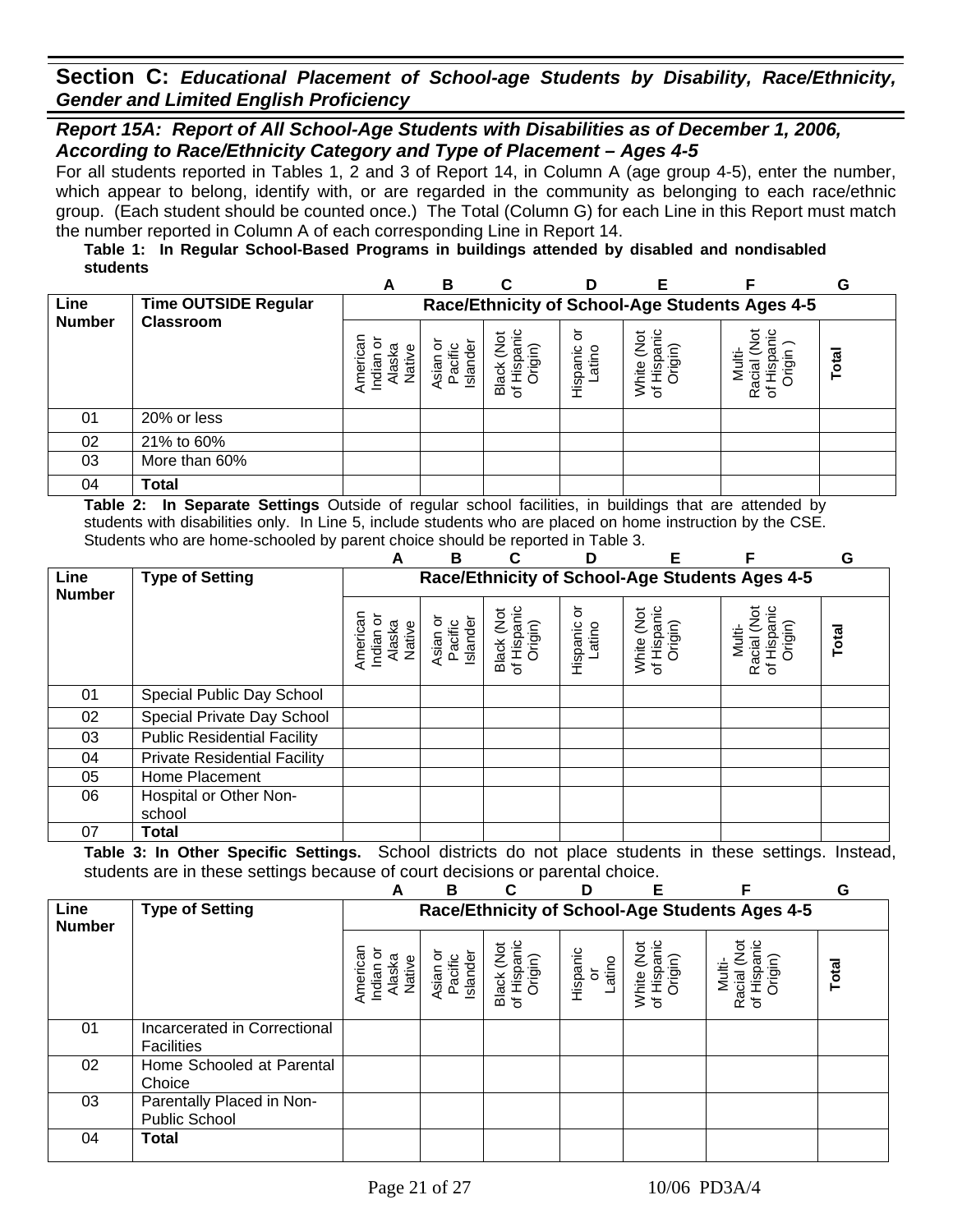### *Report 15B: Report of All School-Age Students with Disabilities as of December 1, 2006, According to Race/Ethnicity Category and Type of Placement – Ages 6-21*

For all students reported in Tables 1, 2 and 3 of Report 14, in Columns B-E (age group 6-21) enter the number, which appear to belong, identify with, or are regarded in the community as belonging to each race/ethnic group. (Each student should be counted once.) The Total (Column G) for each Line in this Report must match the number reported in Column B-E of each corresponding Line in Report 14.

#### **Table 1: In Regular School-Based Programs in buildings attended by disabled and nondisabled students**

|               |                      | A                                                       | в                                               | C                          | D                      |                           |                       | G     |  |  |  |  |
|---------------|----------------------|---------------------------------------------------------|-------------------------------------------------|----------------------------|------------------------|---------------------------|-----------------------|-------|--|--|--|--|
| Line          | Time OUTSIDE Regular |                                                         | Race/Ethnicity of School-Age Students Ages 6-21 |                            |                        |                           |                       |       |  |  |  |  |
| <b>Number</b> | <b>Classroom</b>     | శ్ర<br>ō<br>ത്ര<br>φ<br>Indiar<br>ge<br>.<br>≌<br>Ameri | Island<br><b>Asian</b><br>Pacifi                | Black<br>iği<br>န္မွာ<br>ğ | atino<br>Hispanic<br>ð | )rigin)<br>눋<br>₫<br>lisp | Multi-<br>မ္က<br>egil | Total |  |  |  |  |
| 01            | 20% or less          |                                                         |                                                 |                            |                        |                           |                       |       |  |  |  |  |
| 02            | 21% to 60%           |                                                         |                                                 |                            |                        |                           |                       |       |  |  |  |  |
| 03            | More than 60%        |                                                         |                                                 |                            |                        |                           |                       |       |  |  |  |  |
| 04            | Total                |                                                         |                                                 |                            |                        |                           |                       |       |  |  |  |  |

**Table 2: In Separate Settings** Outside of regular school facilities, in buildings that are attended by students with disabilities only. In Line 5, include students who are placed on home instruction by the CSE. Students who are home-schooled by parent choice should be reported in Table 3.

|               |                                     | Е<br>G<br>D<br>В<br>C<br>А                |                                 |                                                 |                         |                                      |                                                 |              |  |  |  |  |  |
|---------------|-------------------------------------|-------------------------------------------|---------------------------------|-------------------------------------------------|-------------------------|--------------------------------------|-------------------------------------------------|--------------|--|--|--|--|--|
| Line          | <b>Type of Setting</b>              |                                           |                                 | Race/Ethnicity of School-Age Students Ages 6-21 |                         |                                      |                                                 |              |  |  |  |  |  |
| <b>Number</b> |                                     | American<br>Indian or<br>Alaska<br>Native | Asian or<br>Pacific<br>Islander | of Hispanic<br>Black (Not<br>Origin)            | ŏ<br>Hispanic<br>Latino | of Hispanic<br>White (Not<br>Origin) | Racial (Not<br>of Hispanic<br>Origin)<br>Multi- | <b>Total</b> |  |  |  |  |  |
| 01            | Special Public Day School           |                                           |                                 |                                                 |                         |                                      |                                                 |              |  |  |  |  |  |
| 02            | Special Private Day School          |                                           |                                 |                                                 |                         |                                      |                                                 |              |  |  |  |  |  |
| 03            | <b>Public Residential Facility</b>  |                                           |                                 |                                                 |                         |                                      |                                                 |              |  |  |  |  |  |
| 04            | <b>Private Residential Facility</b> |                                           |                                 |                                                 |                         |                                      |                                                 |              |  |  |  |  |  |
| 05            | Home Placement                      |                                           |                                 |                                                 |                         |                                      |                                                 |              |  |  |  |  |  |
| 06            | Hospital or Other Non-              |                                           |                                 |                                                 |                         |                                      |                                                 |              |  |  |  |  |  |
|               | school                              |                                           |                                 |                                                 |                         |                                      |                                                 |              |  |  |  |  |  |
| 07            | Total                               |                                           |                                 |                                                 |                         |                                      |                                                 |              |  |  |  |  |  |

|                       |                                                   | А                                         | в                               | C                                               | ח                      | F                                              | F                                                 | G     |
|-----------------------|---------------------------------------------------|-------------------------------------------|---------------------------------|-------------------------------------------------|------------------------|------------------------------------------------|---------------------------------------------------|-------|
| Line<br><b>Number</b> | <b>Type of Setting</b>                            |                                           |                                 | Race/Ethnicity of School-Age Students Ages 6-21 |                        |                                                |                                                   |       |
|                       |                                                   | Americar<br>Indian or<br>Alaska<br>Native | Asian or<br>Pacific<br>Islander | Black (Not<br>of Hispanic<br>Origin)            | ১<br>Hispanic<br>atino | Hispanic<br>Origin)<br><b>DR</b><br>White<br>৳ | Racial (Not<br>Hispanic<br>Origin<br>Nulti-<br>'ত | Total |
| 01                    | Incarcerated in Correctional<br><b>Facilities</b> |                                           |                                 |                                                 |                        |                                                |                                                   |       |
| 02                    | Home Schooled at Parental<br>Choice               |                                           |                                 |                                                 |                        |                                                |                                                   |       |
| 03                    | Parentally Placed in<br>Nonpublic School          |                                           |                                 |                                                 |                        |                                                |                                                   |       |
| 04                    | <b>Total</b>                                      |                                           |                                 |                                                 |                        |                                                |                                                   |       |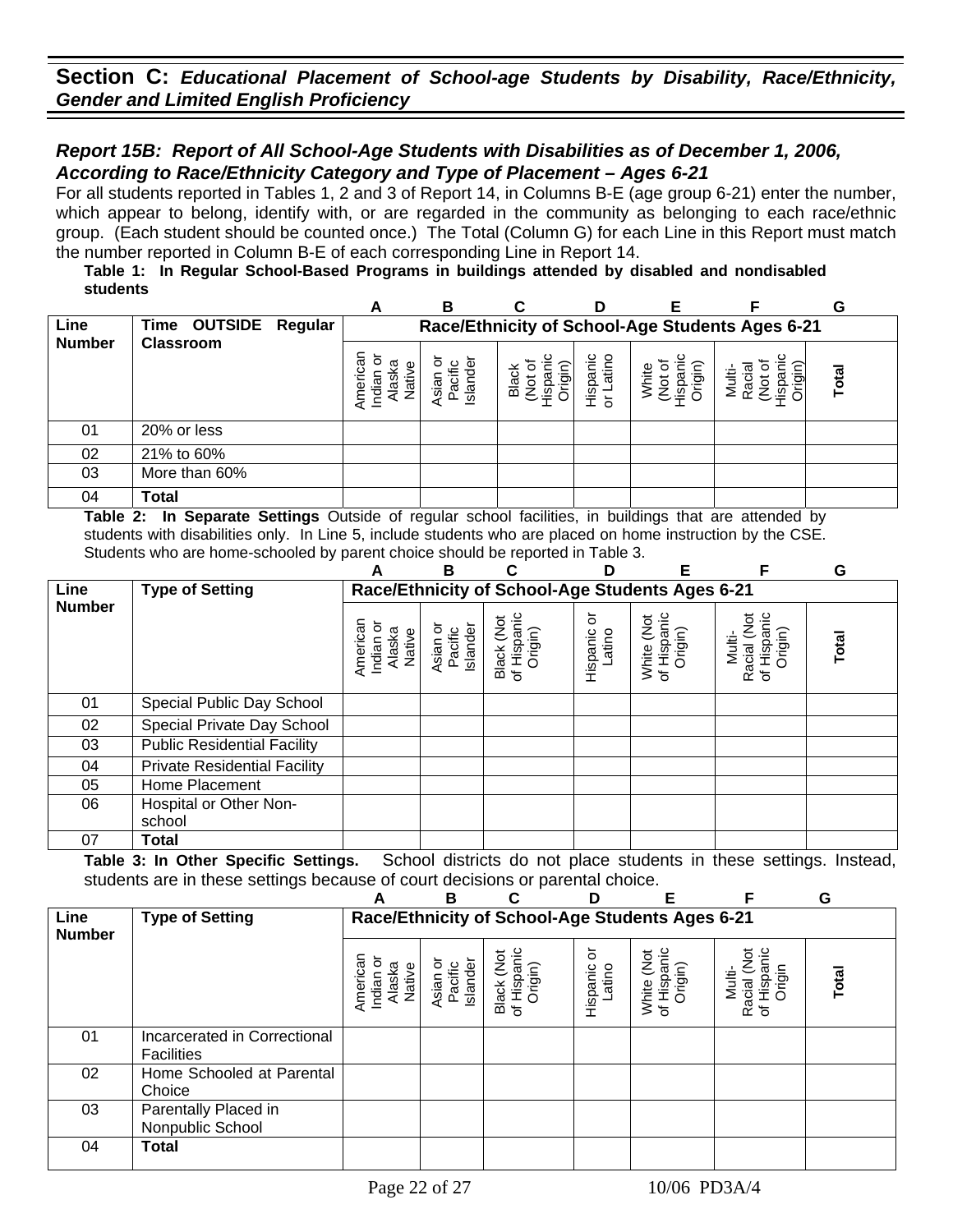## *Report 16A: Report of All School-Age Students with Disabilities as of December 1, 2006, According to Gender and Limited English Proficiency (LEP) Status – Ages 4-5*

For all students reported in Tables 1, 2 and 3 in the 4-5 year old age group of Report 14, enter the number, by gender and limited English proficient status. The Totals (Columns C and F) for each Line in this Report must match the Total (Column A) on each Line of Report 14.

#### **Table 1: In Regular School-Based Programs in buildings attended by disabled and nondisabled students**

A B C D E F

| Line<br><b>Number</b> | <b>Time OUTSIDE Regular</b> |      | Gender for Ages 4-5 |              | <b>Limited English Proficiency (LEP)</b><br><b>Status for Ages 4-5</b> |     |              |  |
|-----------------------|-----------------------------|------|---------------------|--------------|------------------------------------------------------------------------|-----|--------------|--|
|                       | <b>Classroom</b>            | Male | Female              | <b>Total</b> | Yes                                                                    | No. | <b>Total</b> |  |
| 01                    | 20% or less                 |      |                     |              |                                                                        |     |              |  |
| 02                    | 21% to 60%                  |      |                     |              |                                                                        |     |              |  |
| 03                    | More than 60%               |      |                     |              |                                                                        |     |              |  |
| 04                    | Total                       |      |                     |              |                                                                        |     |              |  |

**Table 2: In Separate Settings** Outside of regular school facilities, in buildings that are attended by students with disabilities only. In Line 5, include students who are placed on home instruction by the CSE. Students who are home-schooled by parent choice should be reported in Table 1.

|                       |                                     | Α                          | в      |              |                                                                        |     |       |  |
|-----------------------|-------------------------------------|----------------------------|--------|--------------|------------------------------------------------------------------------|-----|-------|--|
| Line<br><b>Number</b> | <b>Type of Setting</b>              | <b>Gender for Ages 4-5</b> |        |              | <b>Limited English Proficiency (LEP)</b><br><b>Status for Ages 4-5</b> |     |       |  |
|                       |                                     | Male                       | Female | <b>Total</b> | Yes                                                                    | No. | Total |  |
| 01                    | Special Public Day School           |                            |        |              |                                                                        |     |       |  |
| 02                    | Special Private Day School          |                            |        |              |                                                                        |     |       |  |
| 03                    | <b>Public Residential Facility</b>  |                            |        |              |                                                                        |     |       |  |
| 04                    | <b>Private Residential Facility</b> |                            |        |              |                                                                        |     |       |  |
| 05                    | Home Placement                      |                            |        |              |                                                                        |     |       |  |
| 06                    | Hospital or Other Non-school        |                            |        |              |                                                                        |     |       |  |
| 07                    | <b>Total</b>                        |                            |        |              |                                                                        |     |       |  |

|                       |                                                   | Α                          | в      |       |                                                                        |     |       |
|-----------------------|---------------------------------------------------|----------------------------|--------|-------|------------------------------------------------------------------------|-----|-------|
| Line<br><b>Number</b> | <b>Type of Setting</b>                            | <b>Gender for Ages 4-5</b> |        |       | <b>Limited English Proficiency (LEP)</b><br><b>Status for Ages 4-5</b> |     |       |
|                       |                                                   | Male                       | Female | Total | Yes                                                                    | No. | Total |
| 01                    | Incarcerated in Correctional<br><b>Facilities</b> |                            |        |       |                                                                        |     |       |
| 02                    | Home Schooled at Parental<br>Choice               |                            |        |       |                                                                        |     |       |
| 03                    | Parentally Placed in<br>Nonpublic School          |                            |        |       |                                                                        |     |       |
| 04                    | Total                                             |                            |        |       |                                                                        |     |       |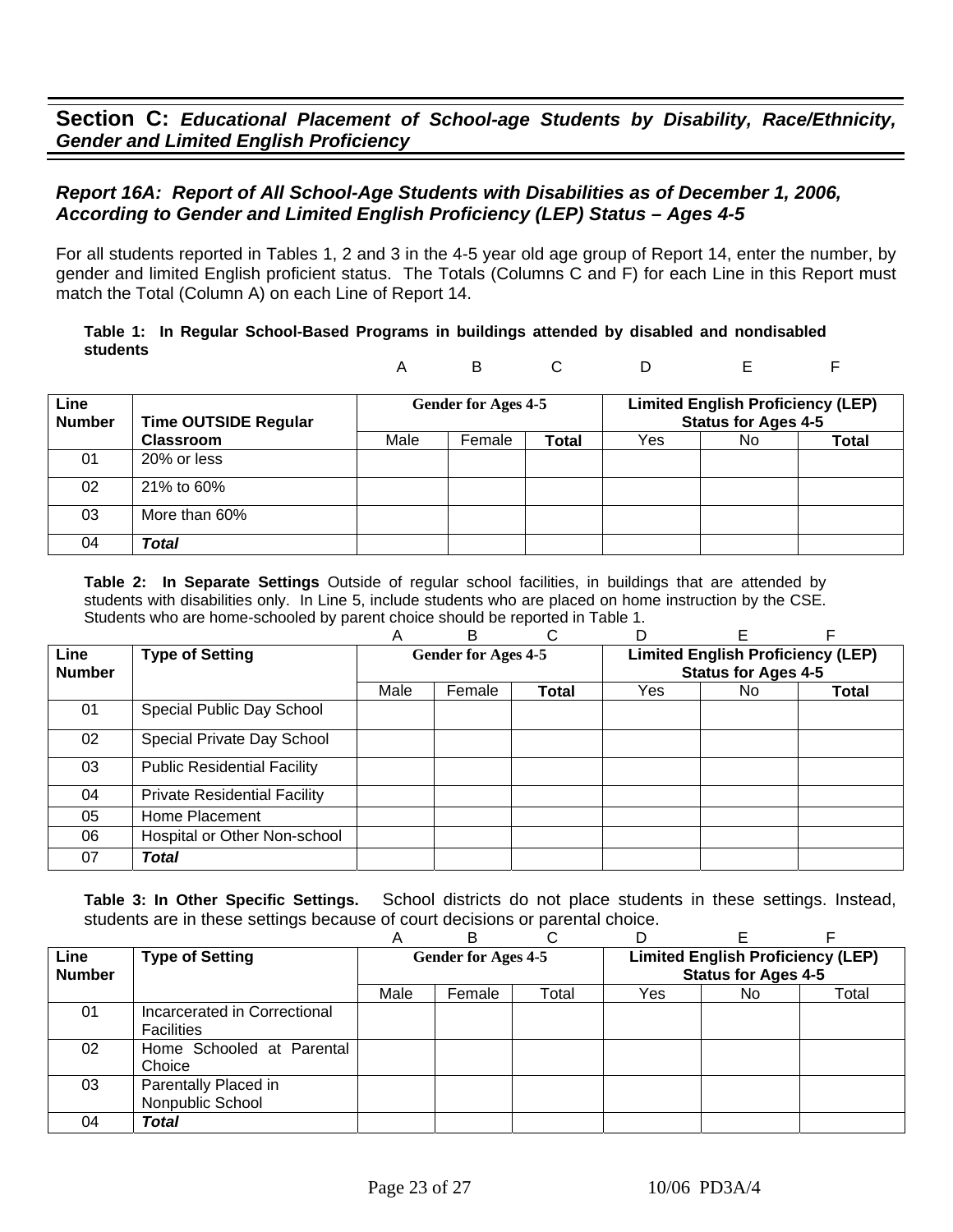## *Report 16B: Report of All School-Age Students with Disabilities as of December 1, 2006, According to Gender and Limited English Proficiency (LEP) Status – Ages 6-21*

For all students reported in Tables 1, 2 and 3 in the 6-21 year old age group of Report 14, enter the number, by gender and limited English proficient status. The Total (Columns C and F) for each Line in this Report must match the Total of Columns B-E combined on each Line of Report 14.

#### **Table 1: In Regular School-Based Programs in buildings attended by disabled and nondisabled students**

|                       |                             | A    | в                           | C            |                                                                         |     |              |  |
|-----------------------|-----------------------------|------|-----------------------------|--------------|-------------------------------------------------------------------------|-----|--------------|--|
| Line<br><b>Number</b> | <b>Time OUTSIDE Regular</b> |      | <b>Gender for Ages 6-21</b> |              | <b>Limited English Proficiency (LEP)</b><br><b>Status for Ages 6-21</b> |     |              |  |
|                       | <b>Classroom</b>            | Male | Female                      | <b>Total</b> | Yes                                                                     | No. | <b>Total</b> |  |
| 01                    | 20% or less                 |      |                             |              |                                                                         |     |              |  |
| 02                    | 21% to 60%                  |      |                             |              |                                                                         |     |              |  |
| 03                    | More than 60%               |      |                             |              |                                                                         |     |              |  |
| 04                    | Total                       |      |                             |              |                                                                         |     |              |  |

**Table 2: In Separate Settings** Outside of regular school facilities, in buildings that are attended by students with disabilities only. In Line 5, include students who are placed on home instruction by the CSE. Students who are home-schooled by parent choice should be reported in Table 3.

|                       |                                     | Α                                                                | в      |              | D   |                             |              |
|-----------------------|-------------------------------------|------------------------------------------------------------------|--------|--------------|-----|-----------------------------|--------------|
| Line<br><b>Number</b> | <b>Type of Setting</b>              | <b>Limited English Proficiency (LEP)</b><br>Gender for Ages 6-21 |        |              |     | <b>Status for Ages 6-21</b> |              |
|                       |                                     | Male                                                             | Female | <b>Total</b> | Yes | No.                         | <b>Total</b> |
| 01                    | Special Public Day School           |                                                                  |        |              |     |                             |              |
| 02                    | Special Private Day School          |                                                                  |        |              |     |                             |              |
| 03                    | <b>Public Residential Facility</b>  |                                                                  |        |              |     |                             |              |
| 04                    | <b>Private Residential Facility</b> |                                                                  |        |              |     |                             |              |
| 05                    | Home Placement                      |                                                                  |        |              |     |                             |              |
| 06                    | Hospital or Other Non-school        |                                                                  |        |              |     |                             |              |
| 07                    | Total                               |                                                                  |        |              |     |                             |              |

|               |                                                   | A    |                             |              |                                          |                             |       |  |
|---------------|---------------------------------------------------|------|-----------------------------|--------------|------------------------------------------|-----------------------------|-------|--|
| Line          | <b>Type of Setting</b>                            |      | <b>Gender for Ages 6-21</b> |              | <b>Limited English Proficiency (LEP)</b> |                             |       |  |
| <b>Number</b> |                                                   |      |                             |              |                                          | <b>Status for Ages 6-21</b> |       |  |
|               |                                                   | Male | Female                      | <b>Total</b> | Yes                                      | No.                         | Total |  |
| 01            | Incarcerated in Correctional<br><b>Facilities</b> |      |                             |              |                                          |                             |       |  |
| 02            | Home Schooled                                     |      |                             |              |                                          |                             |       |  |
| 03            | Parentally Placed in<br>Nonpublic School          |      |                             |              |                                          |                             |       |  |
| 04            | Total                                             |      |                             |              |                                          |                             |       |  |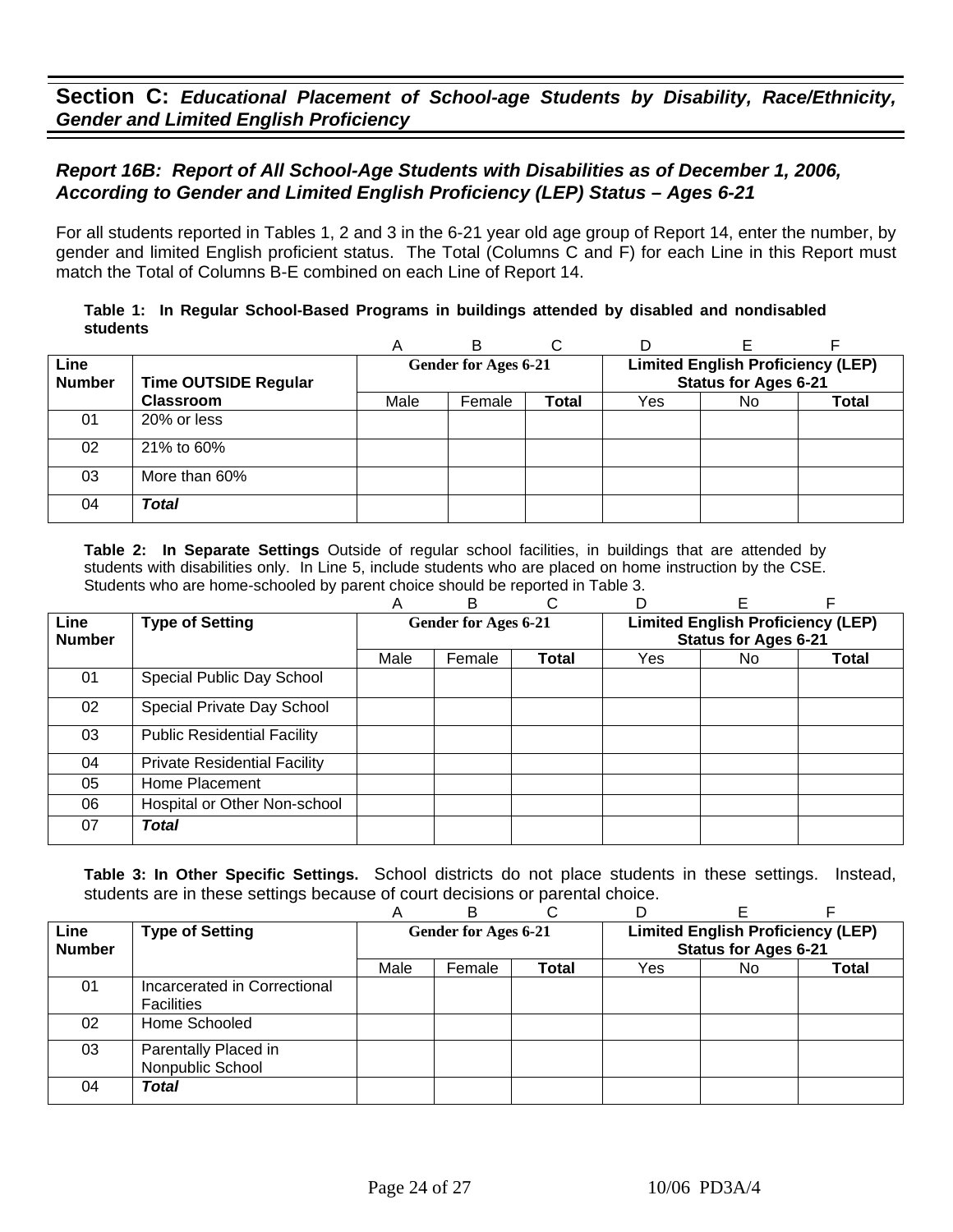## *Report 17A: Report of All School-Age Students with Disabilities as of December 1, 2006, According to Race/Ethnicity Category and Type of Disability - Ages 4-5*

In the table below, report race/ethnicity data by disability and age group 4-5 for all students reported in Tables 1,2 and 3, age group 4-5 of Reports 1 to 13.

The total reported below in Column G for each disability must match the sum of totals reported in Tables 1, 2 and 3 under the corresponding disability and age group 4-5 in Reports 1 to 13. Also, the total reported in Line 14 for each column must match the sum of corresponding columns of Tables 1, 2 and 3 of Report 15A.

|                       |                                           | $\mathbf{A}$                              | $\bf{B}$                                  | $\mathbf C$                                    | D                     | E                                       | $\mathbf{F}$                                  | G            |
|-----------------------|-------------------------------------------|-------------------------------------------|-------------------------------------------|------------------------------------------------|-----------------------|-----------------------------------------|-----------------------------------------------|--------------|
| Line<br><b>Number</b> | <b>Disability</b>                         | American<br>Indian or<br>Alaska<br>Native | Asian<br><b>or</b><br>Pacific<br>Islander | <b>Black</b><br>(Not of<br>Hispanic<br>Origin) | Hispanic<br>or Latino | White<br>(Not of<br>Hispanic<br>Origin) | Multi-Racial<br>(Not of<br>Hispanic<br>Origin | <b>Total</b> |
| 01                    | Autism                                    |                                           |                                           |                                                |                       |                                         |                                               |              |
| 02                    | <b>Emotional Disturbance</b>              |                                           |                                           |                                                |                       |                                         |                                               |              |
| 03                    | Learning Disability                       |                                           |                                           |                                                |                       |                                         |                                               |              |
| 04                    | <b>Mental Retardation</b>                 |                                           |                                           |                                                |                       |                                         |                                               |              |
| 05                    | Deafness                                  |                                           |                                           |                                                |                       |                                         |                                               |              |
| 06                    | Hearing Impairment                        |                                           |                                           |                                                |                       |                                         |                                               |              |
| 07                    | Speech or Language<br>Impairment          |                                           |                                           |                                                |                       |                                         |                                               |              |
| 08                    | Visual Impairment<br>(includes Blindness) |                                           |                                           |                                                |                       |                                         |                                               |              |
| 09                    | Orthopedic Impairment                     |                                           |                                           |                                                |                       |                                         |                                               |              |
| 10                    | Other Health Impairment                   |                                           |                                           |                                                |                       |                                         |                                               |              |
| 11                    | <b>Multiple Disabilities</b>              |                                           |                                           |                                                |                       |                                         |                                               |              |
| 12                    | Deaf-Blindness                            |                                           |                                           |                                                |                       |                                         |                                               |              |
| 13                    | Traumatic Brain Injury                    |                                           |                                           |                                                |                       |                                         |                                               |              |
| 14                    | Total (Lines 1-13)                        |                                           |                                           |                                                |                       |                                         |                                               |              |

### **Racial/Ethnic Group for Students Ages 4-5**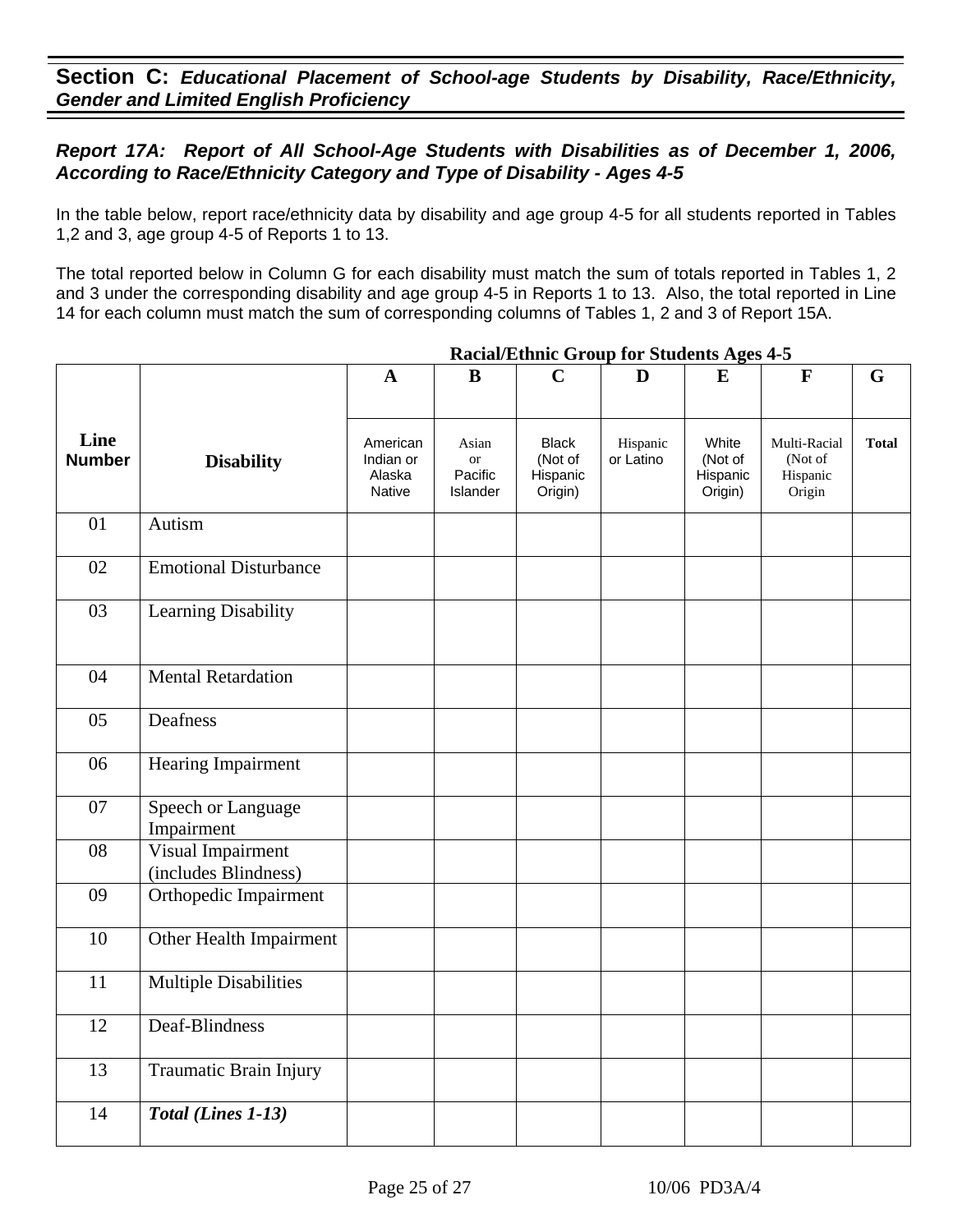## *Report 17B: Report of All School-Age Students with Disabilities as of December 1, 2006, According to Race/Ethnicity Category and Type of Disability - Ages 6-21*

In the table below, report race/ethnicity data by disability and (age group 6-21) for all students reported in Tables 1,2 and 3 (age group 6-21) of Reports 1 to 13.

The total reported below in Column G for each disability must match the sum of totals reported in Tables 1, 2 and 3 under the corresponding disability and age group 6-21 in Reports 1 to 13. Also, the total reported in Line 14 of each column must match the sum of corresponding columns of Tables 1, 2 and 3 of Report 15B.

|                       |                                           | $\mathbf{A}$                              | B                                         | $\mathbf C$                                    | D                     | E                                       | $\mathbf{F}$                                   | G            |
|-----------------------|-------------------------------------------|-------------------------------------------|-------------------------------------------|------------------------------------------------|-----------------------|-----------------------------------------|------------------------------------------------|--------------|
| Line<br><b>Number</b> | <b>Disability</b>                         | American<br>Indian or<br>Alaska<br>Native | Asian<br><b>or</b><br>Pacific<br>Islander | <b>Black</b><br>(Not of<br>Hispanic<br>Origin) | Hispanic<br>or Latino | White<br>(Not of<br>Hispanic<br>Origin) | Multi-<br>Racial (Not<br>of Hispanic<br>Origin | <b>Total</b> |
| 01                    | Autism                                    |                                           |                                           |                                                |                       |                                         |                                                |              |
| 02                    | <b>Emotional Disturbance</b>              |                                           |                                           |                                                |                       |                                         |                                                |              |
| 03                    | Learning Disability                       |                                           |                                           |                                                |                       |                                         |                                                |              |
| 04                    | <b>Mental Retardation</b>                 |                                           |                                           |                                                |                       |                                         |                                                |              |
| 05                    | Deafness                                  |                                           |                                           |                                                |                       |                                         |                                                |              |
| 06                    | Hearing Impairment                        |                                           |                                           |                                                |                       |                                         |                                                |              |
| 07                    | Speech or Language<br>Impairment          |                                           |                                           |                                                |                       |                                         |                                                |              |
| 08                    | Visual Impairment<br>(includes Blindness) |                                           |                                           |                                                |                       |                                         |                                                |              |
| 09                    | Orthopedic Impairment                     |                                           |                                           |                                                |                       |                                         |                                                |              |
| 10                    | <b>Other Health</b><br>Impairment         |                                           |                                           |                                                |                       |                                         |                                                |              |
| 11                    | <b>Multiple Disabilities</b>              |                                           |                                           |                                                |                       |                                         |                                                |              |
| 12                    | Deaf-Blindness                            |                                           |                                           |                                                |                       |                                         |                                                |              |
| 13                    | Traumatic Brain Injury                    |                                           |                                           |                                                |                       |                                         |                                                |              |
| 14                    | Total (Lines 1-13)                        |                                           |                                           |                                                |                       |                                         |                                                |              |

### **Racial/Ethnic Group for Students Ages 6-21**